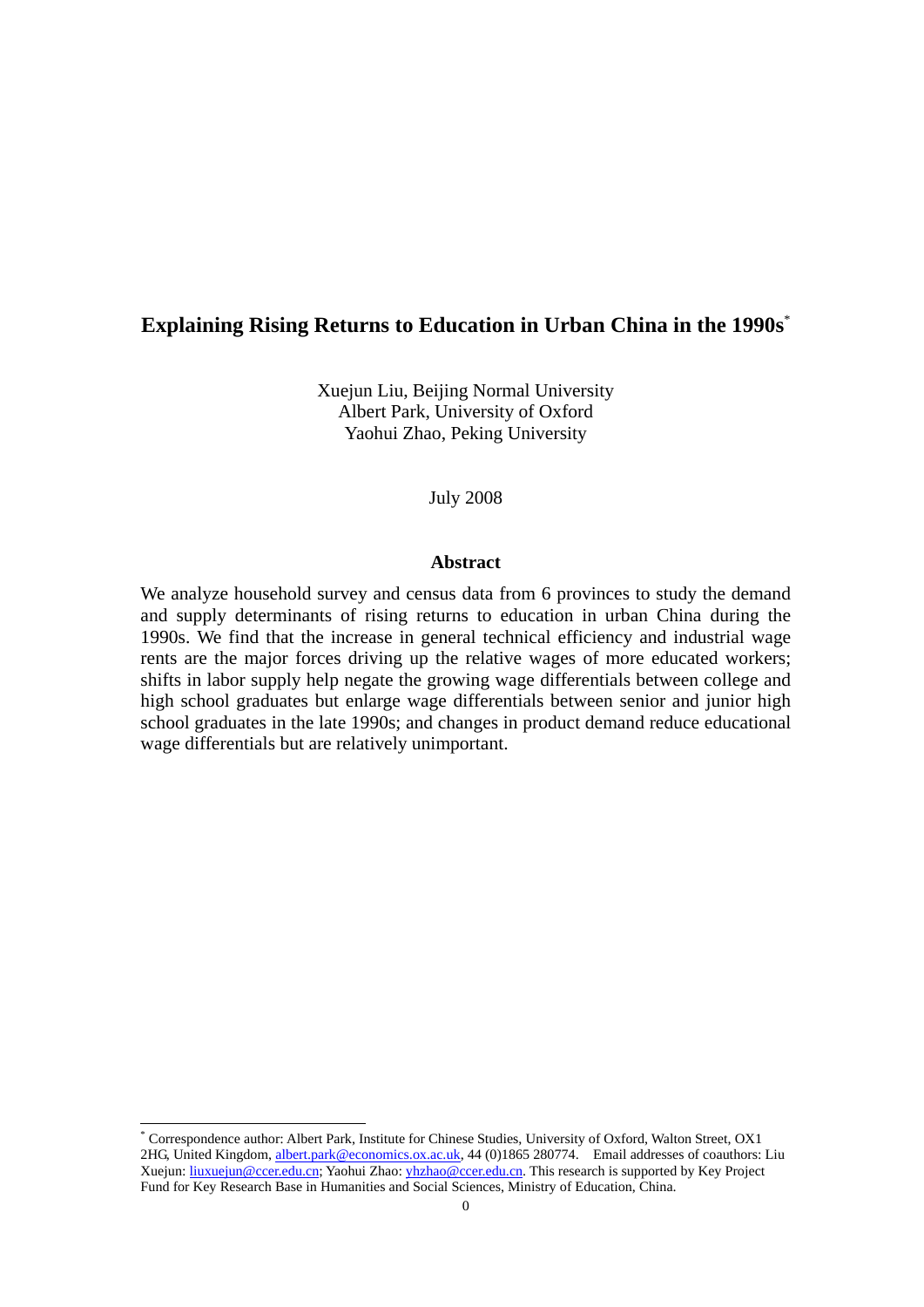#### **1. Introduction**

Wage inequality in urban China expanded rapidly in the 1990s due in part to increasing returns to education (Park et al., 2008). Based on repeated cross-sectional data between 1988 and 2001 drawn from urban household surveys in 6 provinces, Zhang et al. (2005) find that the returns to a year of schooling increased from only 4.0 percent in 1988 to 10.2 percent in 2001. Most of the rise in the returns to education occurred after 1992 and reflected an increase in the wage premium for higher education. The higher returns to education are observed within groups defined by sex, work experience, region, or ownership.

Rising wage differentials among those with different levels of educational attainment have been observed in countries around the world. For example, in the U.S., the increase in wage differential between skilled workers and less-skilled workers is generally viewed as the main cause of rising wage inequality in the 1980s (Katz and Murphy 1992; Bound and Johnson 1992; Krueger,1993; Acemoglu, 2002).<sup>1</sup> The literature from developed countries has suggested several explanations: rising demand for skilled workers due to skill-biased technical change, rising demand for skilled workers due to international trade, and institutional changes (i.e., the decline of unions) that reduce the protection of less skilled workers. 2

Similar forces are likely to exist in China. Institutional reforms that liberalized wage-setting in state-owned enterprises (SOEs) combined with increasing competition from the rapidly growing non-state sector undermined the previously centralized wage-setting scheme that compressed the wage structure in the central planning and early reform periods, resulting in higher rewards to human capital. By reentering the world

 $1$  All though it is generally accepted that the rise in wage inequality in the U.S. labor market during the 1980s is mainly attributed to skill-biased technical change(SBTC), a number of challenges to the SBTC hypothesis have emerged recently (Card and DiNardo, 2002; Lemieux, 2007).

<sup>&</sup>lt;sup>2</sup> Among many studies, notable contributions include Katz and Murphy (1992), Bound and Johnson (1992), Juhn et al. (1993), Krueger (1993), Freeman (1993), Freeman and Katz (1994), Borjas and Valerie (1995), DiNardo, Fortin and Lemieux (1996), Autor, Katz, and Kruger (1998), Acemoglu (2002), and Lemieux (2007).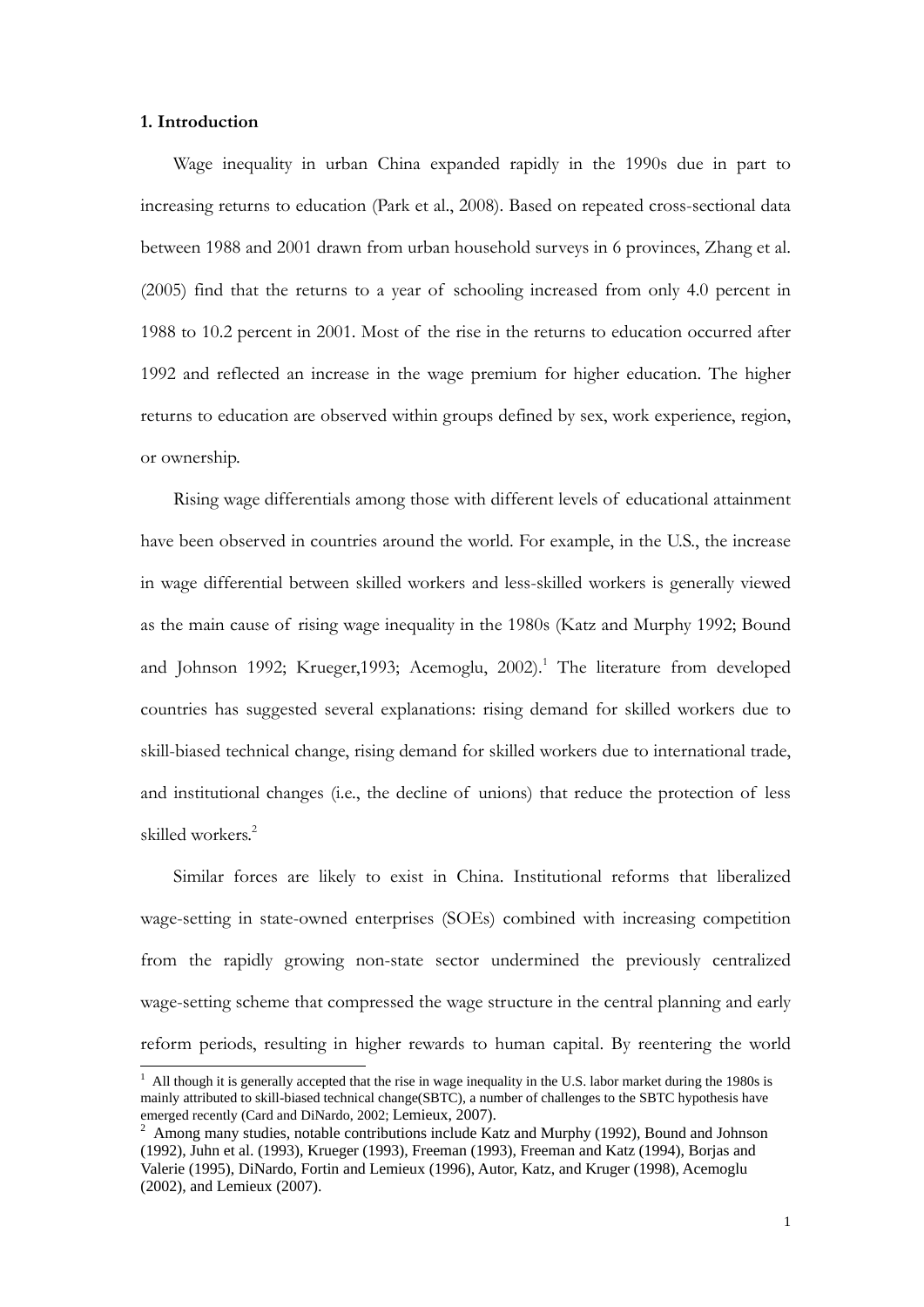market, China may have experienced changes in the demand for skills. Technological advances also have been substantial, fueled in part by large inflows of FDI. It is not clear, however, whether these forces have had the same effects in China as in developed countries. For example, international trade in theory should increase the demand for products that intensively use low-skilled workers who are relatively abundant in China. But this may not b e the case if goods produced by relatively high-skilled workers in the U.S. are produced by relatively high skilled workers in China due to differences in the skill distribution of workers or technologies employed in the two countries.

In this paper, we evaluate the effects of institutional changes, technological change, the change in labor demand due to shifts in product demand and relative supply of skilled labor on rising skill premiums. We focus on the wage differential between workers with college education and above, senior high school education and junior high school education and below. Methodologically, we follow the demand and supply framework of Bound and Johnson (1992), modified to fit the situation in China.

The remainder of the paper is organized as follows. Section II describes the data and the trends in wage differentials across educational groups during the 1990s. Section III presents the analytical framework, Section IV reports the empirical results, and Section V concludes.

#### **2. Data and Descriptive Evidence of Rising Returns to Education in China**

We use China's Urban Household Surveys (UHS) collected by the National Bureau of Statistics (NBS) from 1989 to 2001 from six provinces: Beijing, Guangdong, Liaoning, Shaanxi, Sichuan and Zhejiang. These six provinces are roughly representative of China's different regions. Beijing is in North-Central China, Guangdong and Zhejiang are coastal provinces, Liaoning is in the Northeast, Shaanxi is in the Northwest, and Sichuan is in the Southwest. Table 1 reports sample sizes for each year after excluding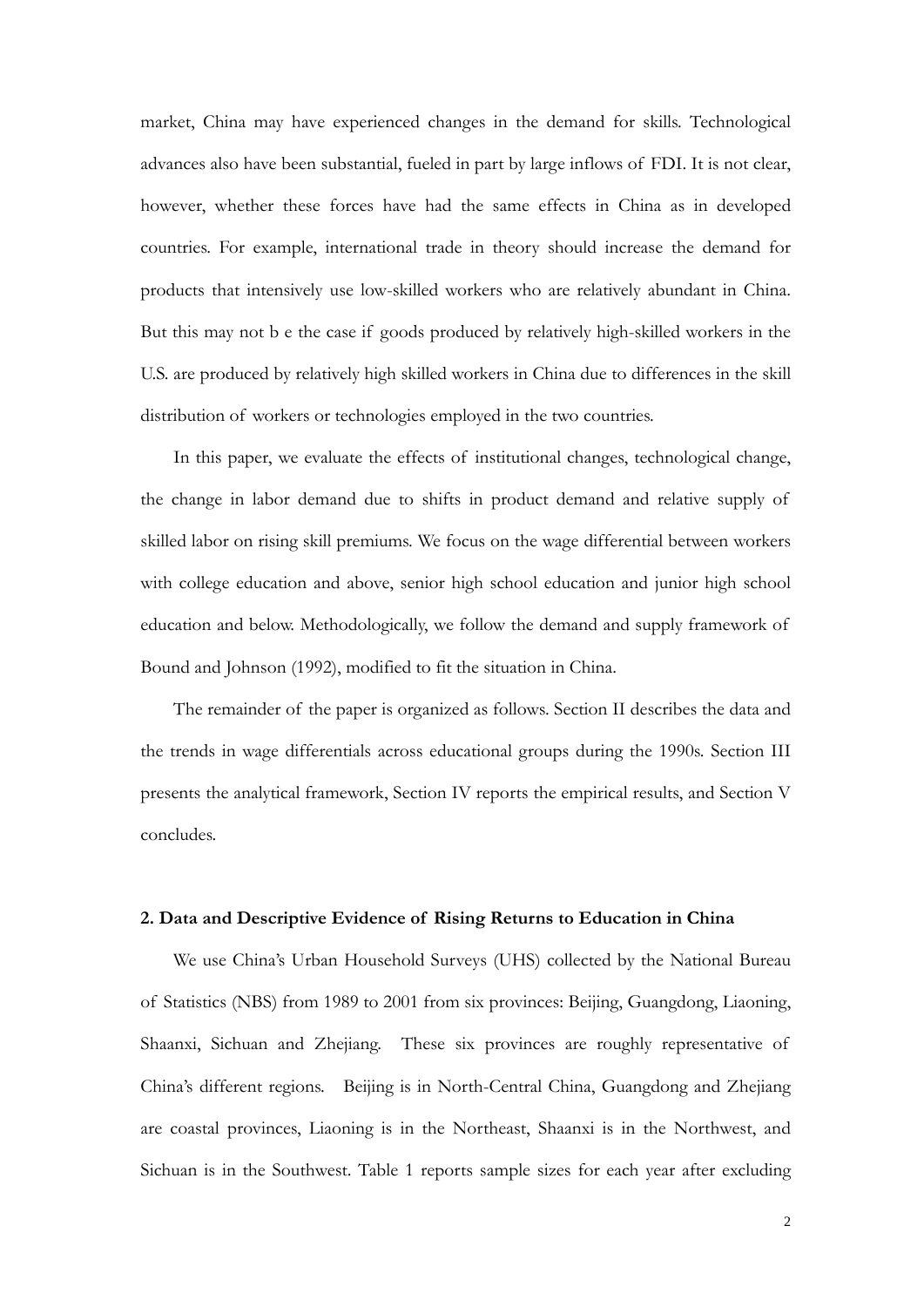people younger than 16, older than 60, students and the disabled. To reduce bias caused by variations in working hours, when computing wages by educational levels we confine our sample to full-time employees aged from 16 to 60, and we exclude individuals who are self-employed or re-employed retired workers. The size of the resulting full-time wage worker sample is about 6,000-7,000 individuals in each year (Table 1).

The wage measure is the annual wage, including base wages, bonuses, and subsidies. The UHS data does not include information on working hours, making it impossible to calculate an hourly wage. All wages are in 1988 yuan, deflated using provincial CPIs. Throughout the paper we focus on three years: 1990, 1995 and 2000. The years 1990 and 2000 correspond to China's population censuses, the most accurate source of employment data. The mid-year 1995 was roughly at the end of the first spurt in rapidly rising returns to education (Park et al. 2008). For each year of data, we also include the adjacent two years of data in order to increase sample size and smooth out short-run fluctuations.

To carry out the supply and demand analysis below, the total labor force must be disaggregated into a number of educational groups. We classify education levels into three groups: "college" refers to college-educated and above, including three-year vocational colleges and post-graduate education, "senior high" includes graduates of senior high school and three- or two-year vocational and technical high schools, and "junior" includes those completing junior high school and below.<sup>3</sup>

Table 2 presents wages in logarithm by educational levels. The wages of all three

<sup>&</sup>lt;sup>3</sup>The issues arising in disaggregating the labor force have been discussed by Hamermesh (1993) and Katz and Autor (1999). One simple approach is to break up the work force into two groups of particular interest, such as "high" and "low" education (equivalents), or "young" and "old", or men and women. This approach was used by Katz and Murphy (1992), Baldwin and Cain (1997), and Autor et al. (1998), etc. The advantage of this approach is it is simple to implement and the estimates are easy to interpret, but much information is lost. Another approach is to divide the labor force into a large number of cells, typically by sex, education, age/experience groups. The advantage of this approach is that it uses much more information on the nature of changes in wage structure; however it requires strong assumptions about functional form and substitutability of different groups. Bound and Johnson (1992) adopt the latter approach to classify the labor force into 32 groups defined by gender, experience and educational level.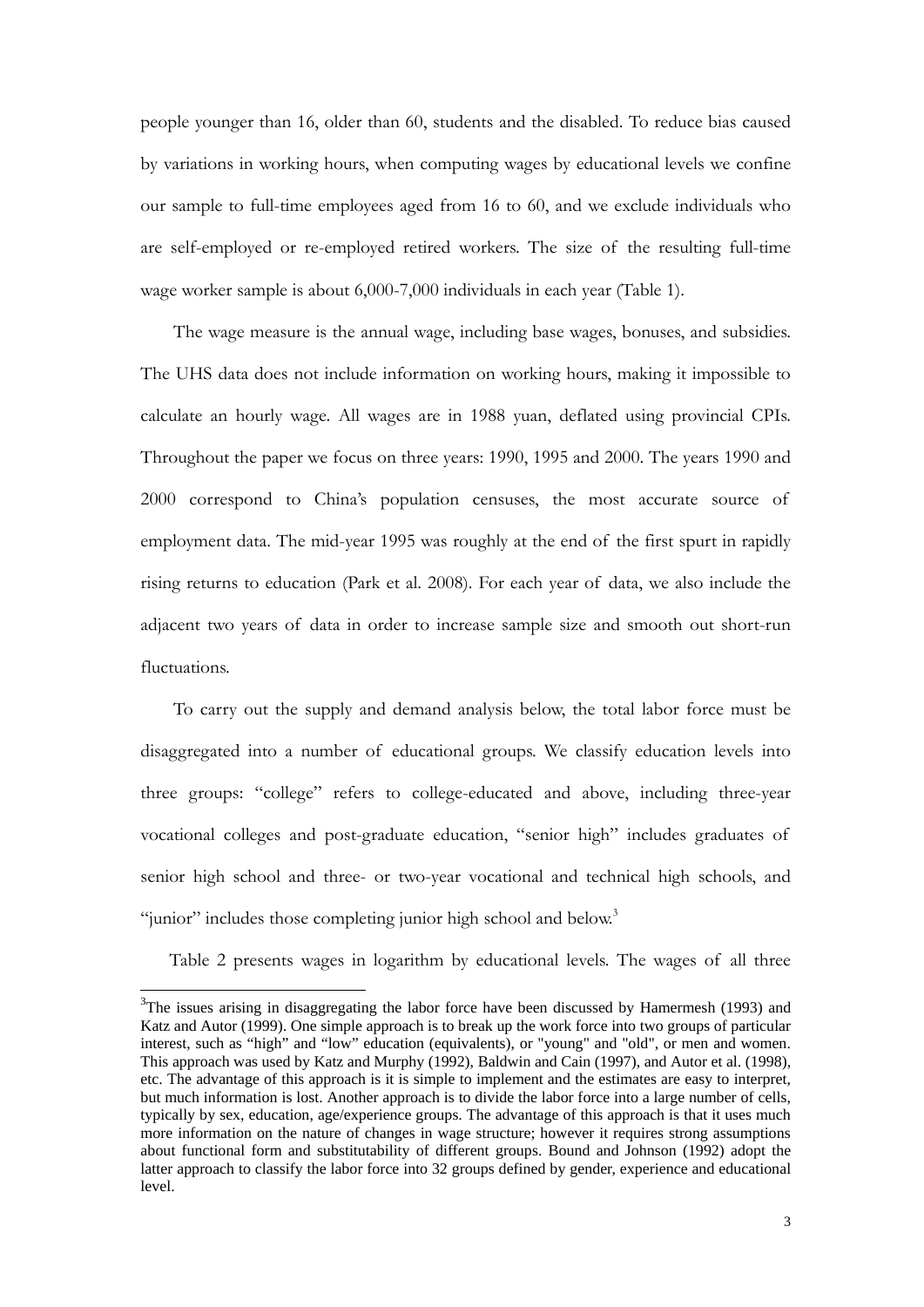educational levels increased over the period, with the college-educated gaining the most, followed by senior high school graduates. Those with junior high school education and below gained the least. To control for other factors influencing wages, we run regressions of wages on education levels and other personal characteristics (potential experience and potential experience squared, sex, provincial dummy variables). The resultant wage differentials by educational level in different years and their changes form 1990 to 1995 and from 1995 to 2000 are reported in Table 3.

As can be seen from Table 3, the wage differentials between college education and senior high school education and between senior high school education and junior high school education both experienced dramatic increases in the 1990s. However, there were some notable differences between 1990-95 and 1995-2000 and with respect to the levels of education being compared. First, the wage differential widened faster between senior high school and junior high than between college and senior high school in both periods. Secondly, the wage differential widened faster from 1995 to 2000 than from 1990 to 1995, especially for the wage differential between senior high school and junior high school graduates. The wage differential between senior high school and junior high school graduates was 3.5% in 1990. This differential more than tripled to 11.5% in 1995 and again more than doubled to 22.8% in 2000. In comparison, the wage differential between college educated and senior high school started at a much higher level, at 22.1% in 1990, and increased at a much moderate rate, to 27.6% in 1995 and 34.1% in 2000. The goal of this paper is to explain these patterns and trends.

#### **3. Conceptual Framework**

Our conceptual framework is based on Bound and Johnson (1992), with modifications to fit our context. The aggregate labor force is composed of *I* educational groups employed in *S* sectors of employment, defined by industry and ownership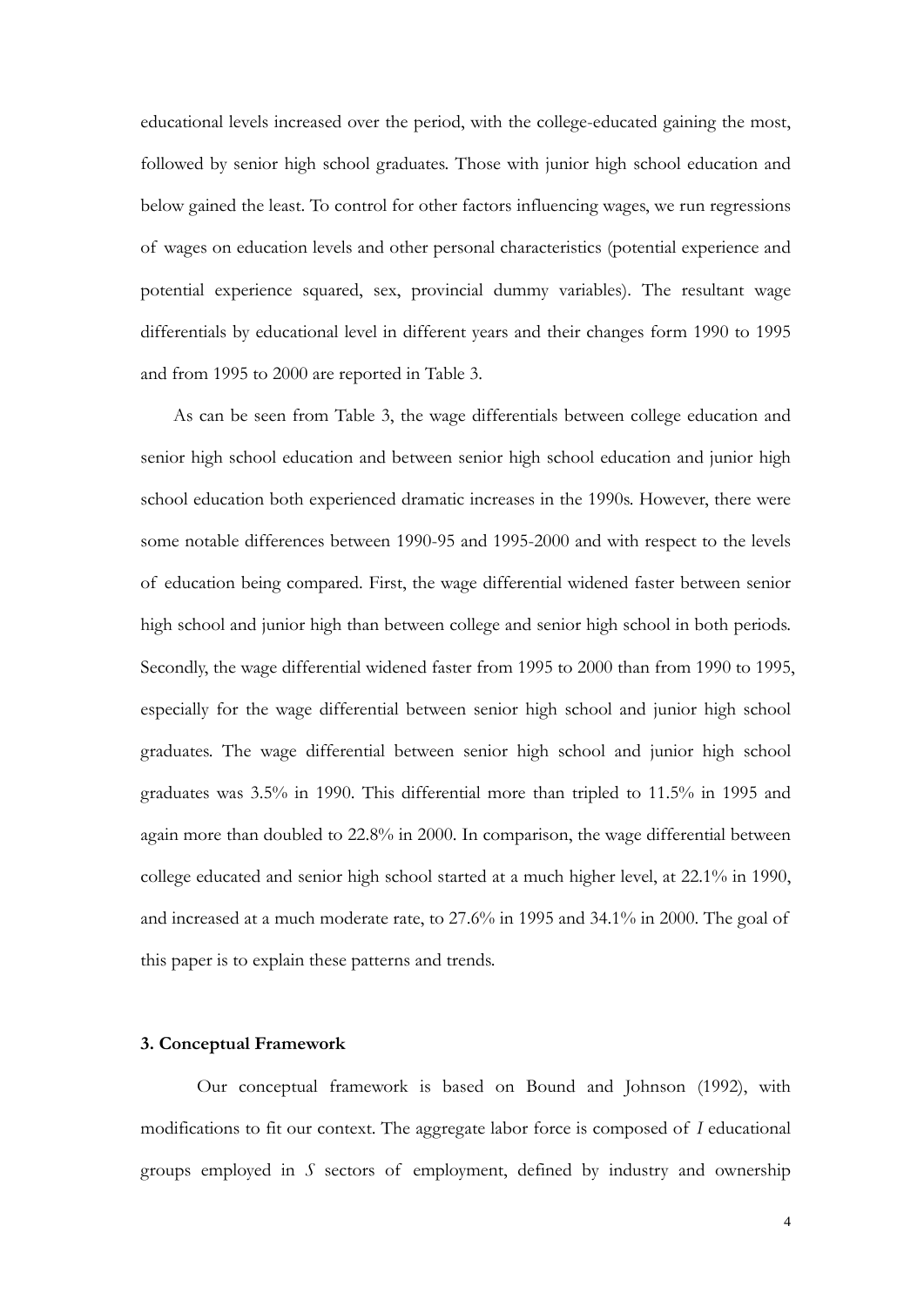categories.

Following Bound and Johnson (1992),  $W_{i}$  is the wage of education group *i* (i=college, senior high, or junior high and below) in sector *s,* and is the product of a competitive wage  $W_{ik}$  for each education group and a relative wage rent  $R_{ik}$  for working in sector *s*:

$$
W_{is} = W_{ic} R_{is} \tag{1}
$$

If the non-pecuniary attributes of employment in all sectors are identical and nothing causes wages to deviate from their competitive norm, the wage rents  $(R_{i}$ 's) will all be identically equal to one. However, in general wage differentials do exist across sectors (Krueger and Summers, 1988; Healwege, 1992; Zhao, 2002). Taking the logarithm of both sides of equation (1) and denoting logs with lower case letters, the log wage of group *i* in sector *s* can be decomposed into two additive parts:

$$
w_{is} = w_{ic} + r_{is} \tag{1'}
$$

Averaging both sides of equation (1') across all sectors, we get:

$$
w_i = w_{ic} + r_i = w_{ic} + \sum_s r_{is} \phi_{is}
$$
 (2)

where *w<sub>i</sub>* is the average log wage of group *i* and  $r_i = \sum$ *s*  $r_i = \sum r_{is} \phi_{is}$  is the wage rent enjoyed by group *i*, where  $\phi_i$  is the employment share of group *i* in sector  $s(\phi_i = N_i/N_i)$  where  $N_i$ is the number of workers in demographic group  $i$  in sector  $s$  and  $N_i$  is the total number of workers in group *i*).

Totally differentiating equation (2), we get the following:

$$
dw_i = dw_{ic} + dr_i \tag{3}
$$

Thus, any change in wage differentials between educational groups is caused either by changes in wage rents or by changes in competitive wages. The change in wage rent can be written as follows: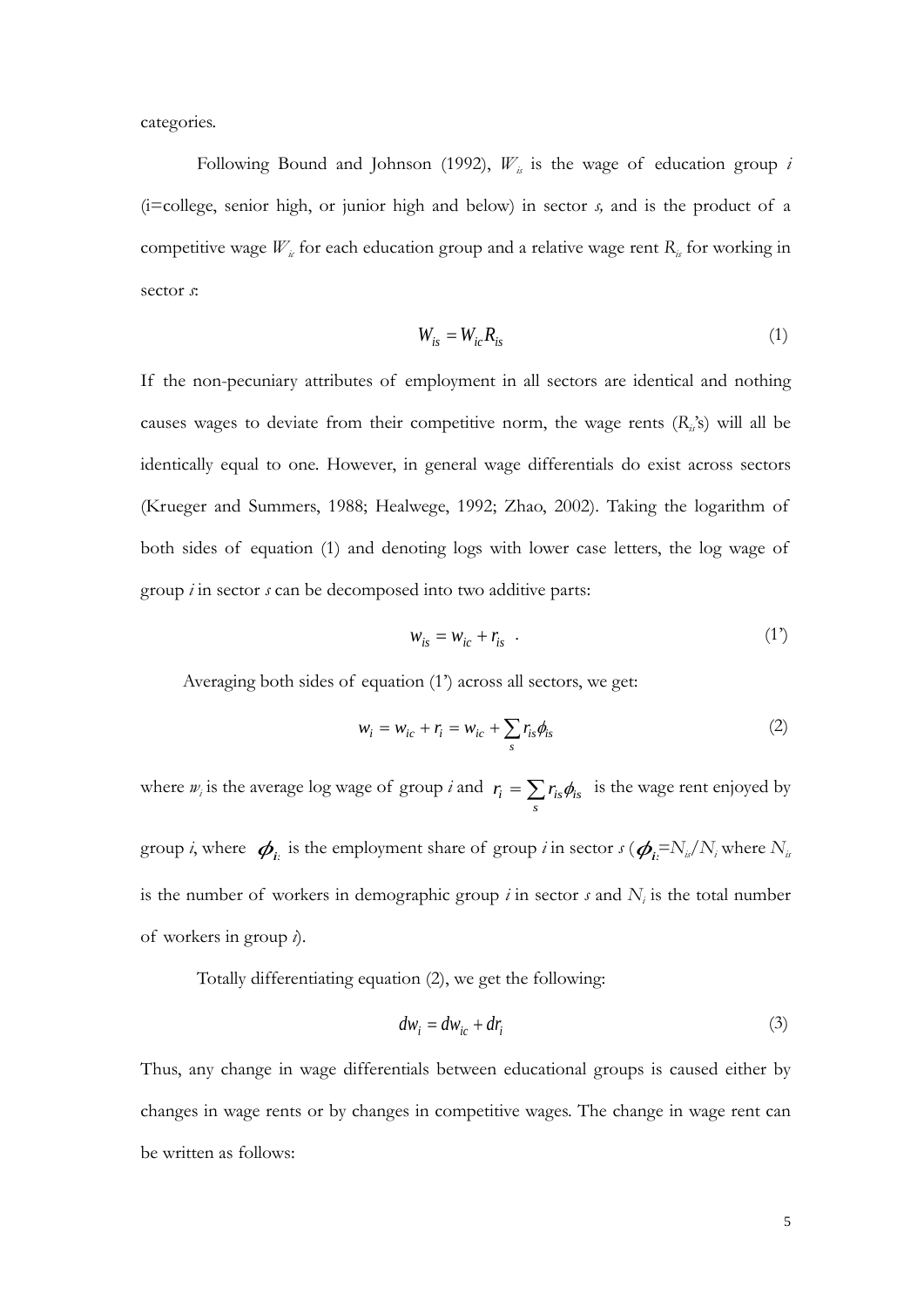$$
dr_i = \sum_s (\phi_{is} dr_{is} + r_{is} d\phi_{is}) = \sum_s \phi_{is} dr_{is} + \sum_s r_{is} d\phi_{is} \qquad .
$$

This decomposition has two elements: changes in relative wages of economic sectors, ∑ *s* <sup>φ</sup>*isdris*, or "wage effects", and changes in the distribution of employment across economic sectors, ∑ *s*  $r_{is}d\phi_{is}$ , or "weight effects".

Assuming that the wage rent in sector *s* is identical for each educational group  $(r_{is} = r_s)$ , we consider the two dimensions of industry and ownership type. Thus, we can decompose the wage rent into industrial wage rents and ownership wage rents as follows:4

$$
r_i = \sum_{s=1}^{S} r_s \phi_{is} = \sum_{j=1}^{J} \sum_{o=1}^{O} r_{jo} \phi_{ijo} = \sum_{j=1}^{J} \sum_{o=1}^{O} (r_{jo} - r_j + r_j) \phi_{ijo}
$$
  
= 
$$
\sum_{o=1}^{O} \sum_{j=1}^{J} (r_{jo} - r_j) \phi_{ijo} + \sum_{j=1}^{J} r_j \phi_{ij} = r_i^{O} + r_i^{J}
$$

Here, subscript *j* indexes industry and subscript *o* indexes ownership type;  $r_i$  is the wage rent rate for industry *j* and ownership type  $\theta$ ,  $\mathcal{F}_j$  is the average wage rent in industry *j*,  $\phi_{ij}$  is the fraction of group *i* in industry *j* and ownership type *o*,  $\phi_i$  is the fraction of education group *i* in industry *j*,  $r_i^0 = \sum_{o=1} \sum_{j=1}$  $=\sum_{i=1}^{O}\sum_{i=1}^{J}(r_{i0}$ *o J j jo j ijo*  $r_i^O = \sum \sum (r_{jO} - r)$  $1 j=1$  $(r_{io} - r_i)\phi_{io}$  is the ownership

wage rent, and  $r_i^J = \sum$ =  $=\frac{J}{2}$ *j j ij*  $r_i^J = \sum r_i^J$ 1  $\phi$ <sub>i</sub> is the average industry wage rent enjoyed by group *i*.

Assuming that the industrial wage rent rate  $r_j$  and ownership wage rent rate  $r_j$ are determined independently, namely that  $r_{j0} = r_j + r_o$ , then the ownership wage rent enjoyed by group *i* can be defined as  $r_i^O = \sum$ =  $=\frac{0}{2}$ *o o io*  $r_i^O = \sum^{\infty} r_i^O$ 1  $\phi_{io}$ . The definition of sectoral wage rent

<sup>&</sup>lt;sup>4</sup>This assumption implies that wage rents are only related to characteristics of sector s and not workers' education levels, in other words that they do not reflect selection effects.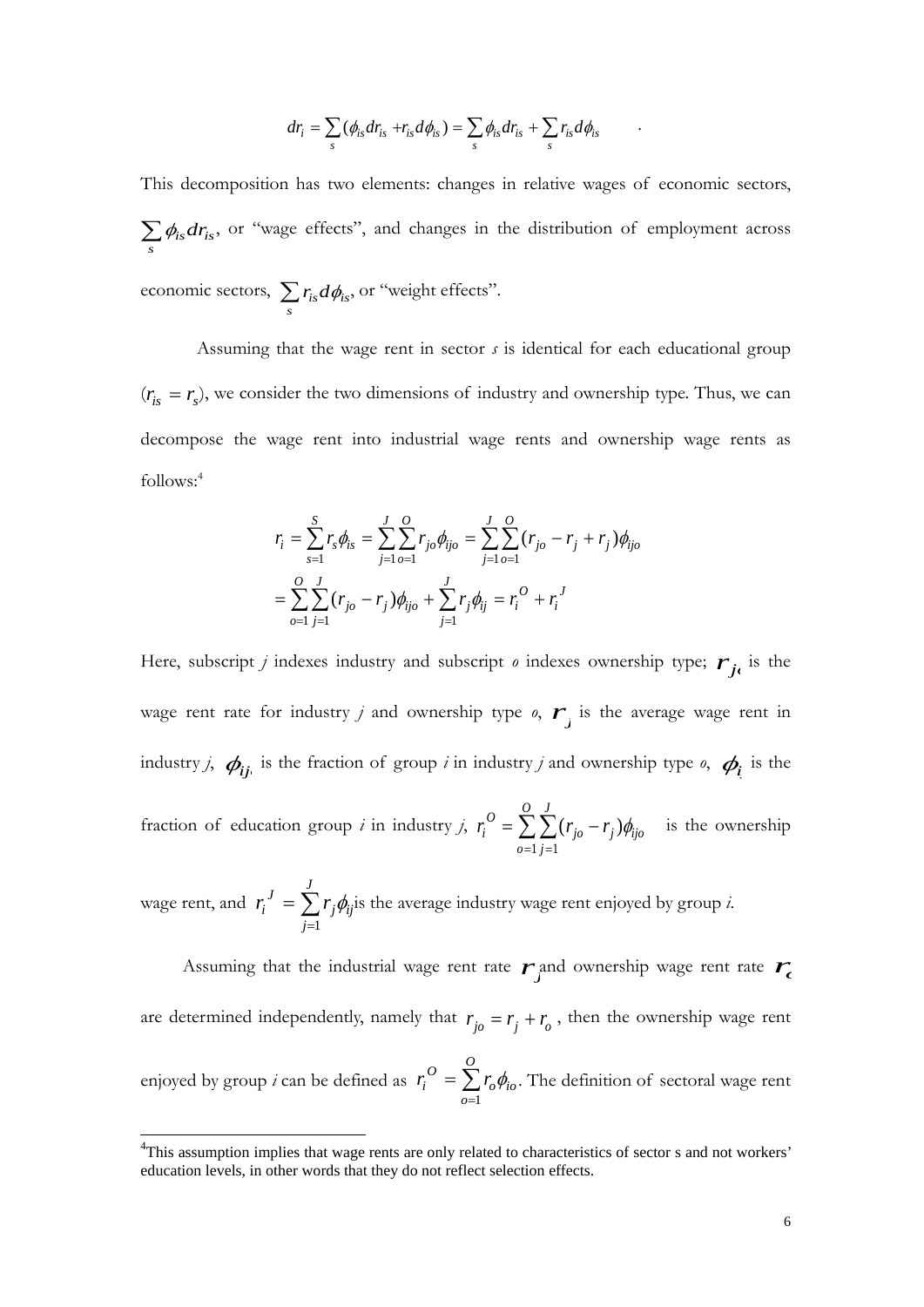enjoyed by group *i* then can be simplified as follows:

$$
r_i = \sum_{o=1}^{O} r_o \phi_{io} + \sum_{j=1}^{J} r_j \phi_{ij} = r_i^{O} + r_i^{J}.
$$

Totally differentiating this equation yields the following expression:

$$
dr_i = dr_i^O + dr_i^J = \left(\sum_{o=1}^O \phi_{io} dr_o + \sum_{o=1}^O r_o d\phi_{io}\right) + \left(\sum_{j=1}^J \phi_{ij} dr_j + \sum_{j=1}^J r_j d\phi_{ij}\right)
$$
(4)

Using equation (4), we can separately calculate changes in industrial wage rents  $d{r_i}^J$  and changes in ownership wage rents  $dr_i^C$ , and each of these can be further decomposed into a wage effect and weight effect.

Following Bound and Johnson (1992), we can use the following expression derived from a fully specified demand and supply system to decompose the change in competitive wages for group *i*:

$$
dw_{ic} = (1 - 1/\sigma)d(\ln b_i) + (1/\sigma)d(\ln D_i) - (1/\sigma)d(\ln N_i)
$$
\n(5)

where  $dw_{i}$  is the change in the competitive wage of group *i*,  $dlnN_{i}$  is the change in relative supply of workers in group  $i$ ,  $dlnD$ , is the change in relative demand for workers in group  $i$  due to shifts in product demand across industries,  $\frac{d\ln(b_i)}{b}$  is the change in relative general technical efficiency of group *i*, and  $\sigma$  is the constant elasticity of substitution among educational groups (which can range from 0 to positive infinity).

Equation (5) states that changes in the relative competitive wage of group *i* workers depend positively on the change in relative technical efficiency  $d(ln b_j)$ , negatively on the relative supply change  $d(lnN<sub>i</sub>)$ , and positively on the change in the demand for products that use group *i* workers more intensively in their production  $d(lnD<sub>j</sub>)$ . The impact of each factor on wages depends upon the elasticity of intrafactor substitution.

Plugging equations (4) and (5) into equation (3), we present the final equation for decomposing changes in the relative wage of each educational group: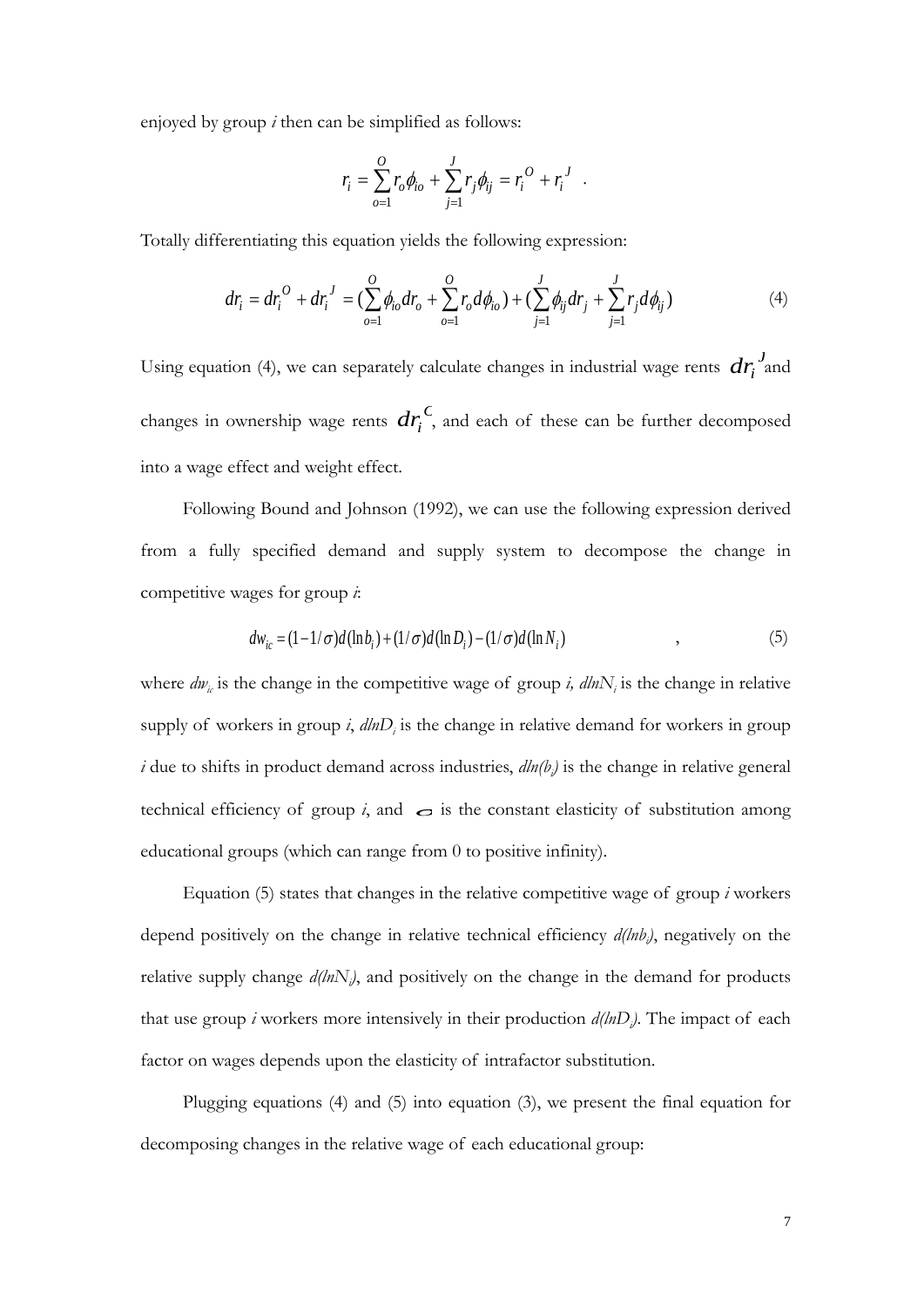$$
dw_i = (1 - 1/\sigma)d(\ln b_i) + (1/\sigma)d(\ln D_i) - (1/\sigma)d(\ln N_i) \qquad \qquad + (dr_i^0 + dr_i^1) \qquad (6)
$$

This equation states that a change in the wages of group *i* relative to the mean wage or the wage of another educational group can be decomposed into four sources: changes in wage rents, changes in relative labor supply, changes in relative labor demand due to shifts in product demand, and changes in relative technological efficiency.

# **4. Results**

#### **4.1. Wage Rents**

We can use a discrete form of equation (4) to calculate changes in wage rents over time. As noted above, these changes include changes in relative wage levels across industries or ownership types, i.e., wage effects, and changes in the educational composition of employment in high- and low-wage industries and ownership types, i.e., weight effects. The share of group *i* in industry *j* or in ownership type *o* in each year can be computed directly from the data, but we need to estimate the wage rents. Assuming that the industrial and ownership wage rents are determined independently, we can use the following regression to estimate the wage rents of group *i* in industry *j* or ownership type *o* (the  $\mathbf{r}_j$  and  $\mathbf{r}_j$ ):

$$
\ln W_k = \alpha_0 + \sum_i \alpha_i G_{ki} + \sum_j \gamma_j S_{kj} + \sum_o \gamma_o S_{ko} + \sum_p \beta_p P_{kp} + \sum_t \beta_t T_{kt} + \varepsilon_k
$$
 (7)

Here,  $\ln W_k$  is the log real wage of individual *k*,  $G_{ki}$  are a set of dummy variables capturing individual characteristics  $i$ , e.g., sex, experience, and education,  $S_{kj}$  are dummy variables for industries *j*,  $S_{k_0}$  are dummy variables for ownership types  $o$ ,  $P_{k_0}$  are dummy variables for provinces  $p$ ,  $T_t$  are dummy variables for years  $t^5$ , and  $\leq_k$  is the error term. The estimated coefficients on the dummies for industries  $(\gamma)$ , capture the industrial

 <sup>5</sup>  $5T$ o smooth time effects, we define years as moving averages, for example, data for year 1990 includes 1989, 1990 and 1991.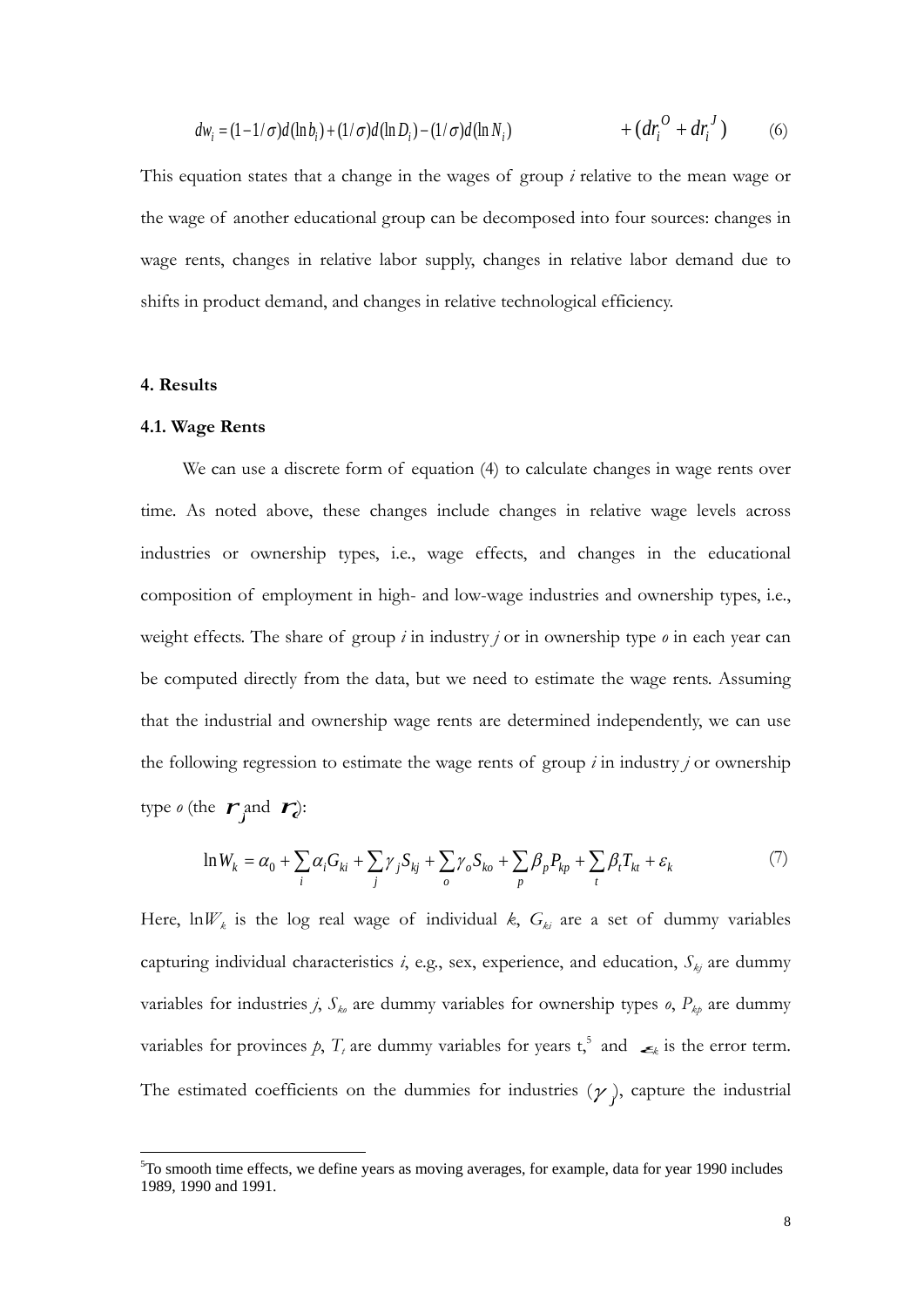wage premium relative to the reference group, and the deviation of the estimated  $\gamma$  's from their mean value  $\bar{y}$  in each period is the wage rent associated with industry *j*  $(r_j = \gamma_j - \overline{\gamma})$ .<sup>6</sup> Ownership wage rents are calculated in analogous fashion.

Categorization of industries in the NBS urban household survey varies in different years. We aggregate the industries into 10 categories that can be consistently defined over all years. Estimated wage rents for industrial sectors are reported in columns 1 to 3 of Table 4. Not surprisingly, monopoly industries such as finance and insurance, transportation, and postal and telecommunications services consistently enjoyed above average wage rents while decentralized and competitive industries such as manufacturing, retail trade and food catering had below-average wages. The data also confirm anecdotal observations that government agencies and semi-governmental social service sectors (education; research; culture, mass media, and health care; and sports and social welfare) have enjoyed considerable gains in wages over time.

The distributions of employment by educational group among industries are reported in columns 4 to 12 of Table 4. It is easy to see that workers with less education tend to work in low-wage industries. Nearly half of all workers with junior high school education or below were in manufacturing, and another 18 percent worked in the retail and catering industry. Over time, these workers increasingly worked in the social service industry, reaching 10 percent in 2000. Although these three industries also absorbed a large share of senior high school graduates, the percentages were relatively lower. Senior high school graduates increasingly entered into high-paying sectors such as medical care, finance and insurance, and government or semi-government agencies. For college graduates, although nearly one quarter were employed in manufacturing, nearly 40

 <sup>6</sup>  $\overline{\gamma}$  is the weighted average of the estimated coefficients on industry dummy variables:  $\overline{\gamma} = \sum_{j=0}^{J-1}$  $\bar{\gamma} = \sum_{j=0}^{J-1} \phi_j \gamma_j$ , where  $J=10$  is the total number of industrial categories;  $\gamma$  is the proportion of workers employed in industry *j*; and  $\gamma$  of the base industry is set to zero.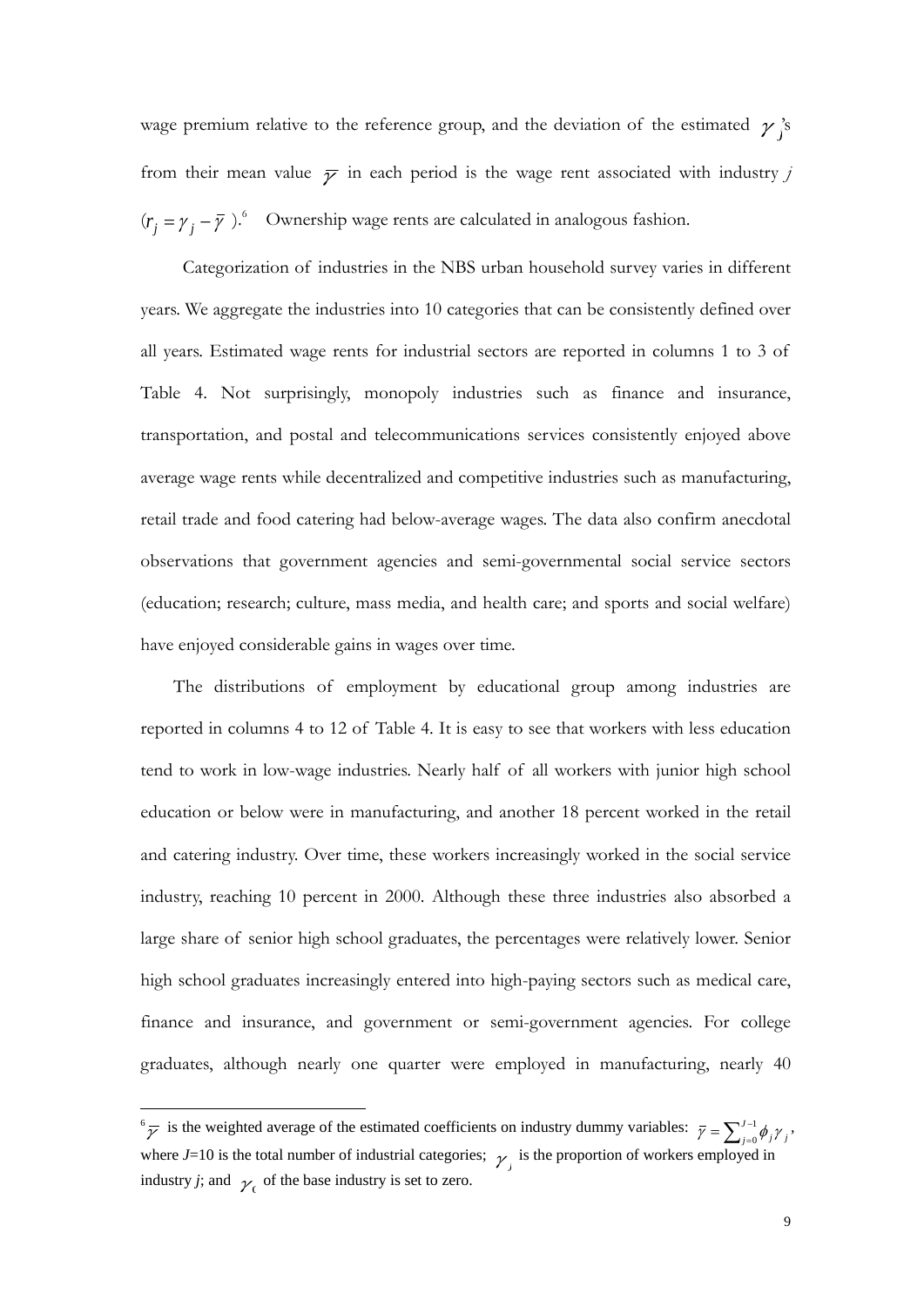percent worked in educational institutions and government or semi-governmental agencies that enjoyed relatively high wage rents.

It is not obvious at first sight whether high-wage industries expanded or contracted, or whether workers with less education left or entered low-wage industries with increasing frequency over time. In columns 2 to 4 of Table 5, we calculate the total effects of changes in industrial wage rents on wage differentials by educational groups and decompose the effects into wage and weight effects.

The total effect of changes in relative industrial wage rents is to increase the returns to education. In both periods and for both college versus high school graduates and high school versus junior high school, wage effects dominate weight effects. Inspecting the results more carefully yields some interesting observations. From 1990 to 1995, the effect of changes in industry wage rents was similarly positive for the college-senior high and senior-junior high wage differentials while weight effects were inconsequential. However, from 1995 to 2000, changes in industry wage rents strongly favored the college-educated, and this was caused mainly by intensified selection of the college-educated into high-wage industries, or weight effects. This change in inequality dynamics in the latter period could reflect the fact that college graduates increasingly looked for jobs on their own instead of relying on government assignment. It could also reflect the increasing prevalence of "jumping into the sea," whereby those working in the government and state sectors left for more lucrative jobs in the financial or private sectors.

An important part of the economic transition in China has been liberalization of wage setting in the state sector, including state-owned enterprises (SOEs) as well as government and semi-government institutions. It is thus of interest to examine whether state sector rents existed independently of industry rents and how changes in such rents influenced wage differentials across educational groups. The estimated  $\mathcal{F}_\epsilon$ 's are reported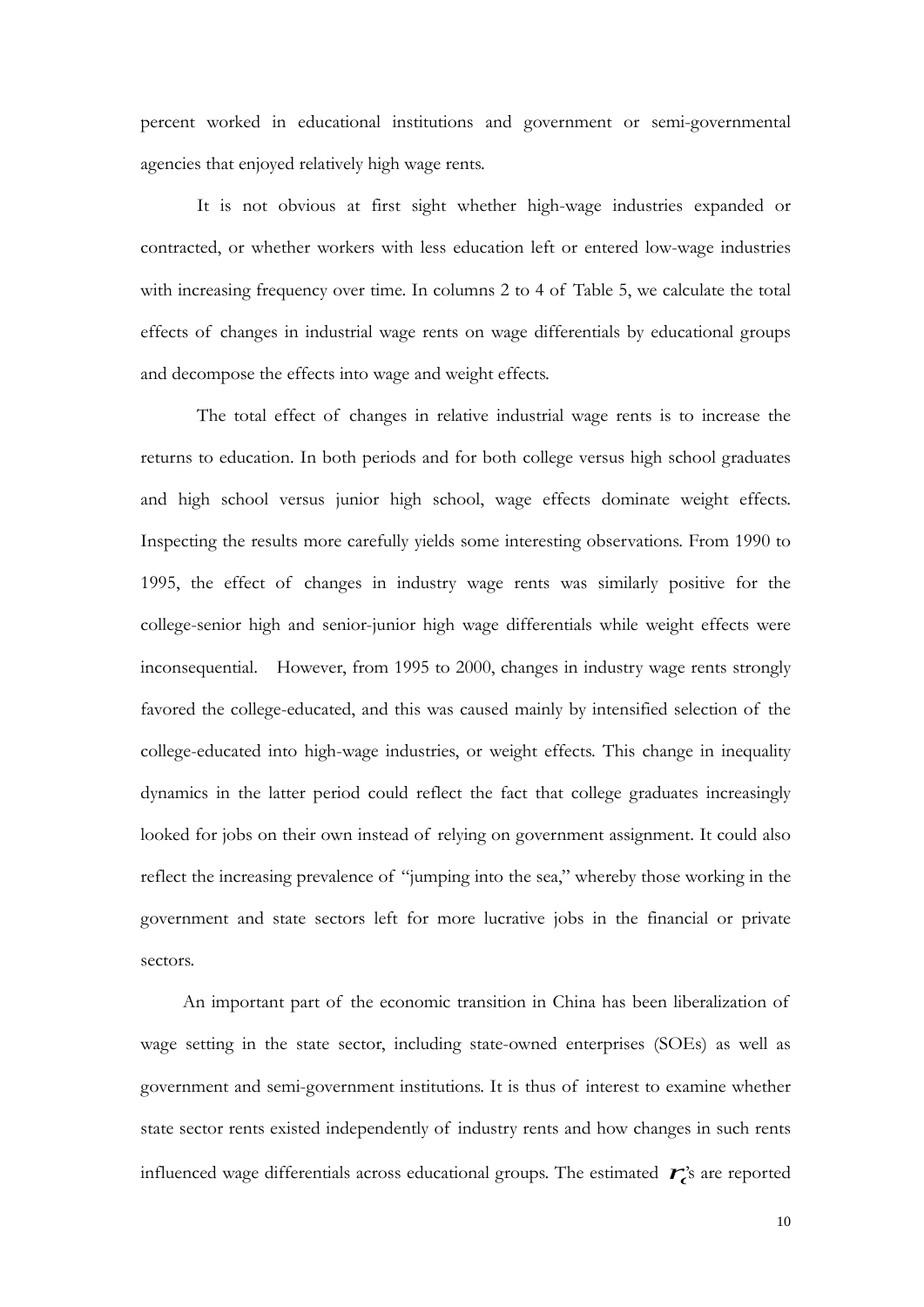in columns 1 to 3 in Panel B of Table 4. The employment distribution of the three educational groups across ownership types are described in columns 4 to 12. It is immediately obvious that the state sector has enjoyed large, positive wage rents, and that these rents have changed little from 1990 to 2000.

As for the industry wage rents, we calculate the effect of changes in ownership wage rents on the relative wage of different education groups, and decompose it into wage effects and weight effects. Results are reported in columns 5 to 7 of Table 5. They show that changes in ownership wage rents were negative but very small from 1990 to 1995. Interestingly, wage effects were actually positive, indicating a growing wage premium from being employed in the state sector, but weight effects were negative as more educated workers left the state-owned sector (see Table 4). From 1995 to 2000, however, the wage effect became negative, indicating that wage differentials associated with ownership types shrank. The weight effect remained negative for the wage of senior high relative to junior high and below, but turned positive for the wage of college relative to senior high school graduates. The latter result suggests that college-educated workers returned to the state-sector or were less likely to leave or be let go during the process of state-sector restructuring that occurred during the late 1990s.

#### **4.2. Labor supply**

A natural index for capturing the changes in relative labor supply of different education groups is the labor-supply-shift index,  $SUP<sub>p</sub>$  the proportionate change in group *i*'s share of aggregate labor force, measured as the change in the logarithm of the shares:

$$
SUP_i = \Delta(\ln \phi_i^s) \tag{8}
$$

Here,  $\phi_i^s = N_i^s / N^s$  is the fraction of education group *i* in the total labor force.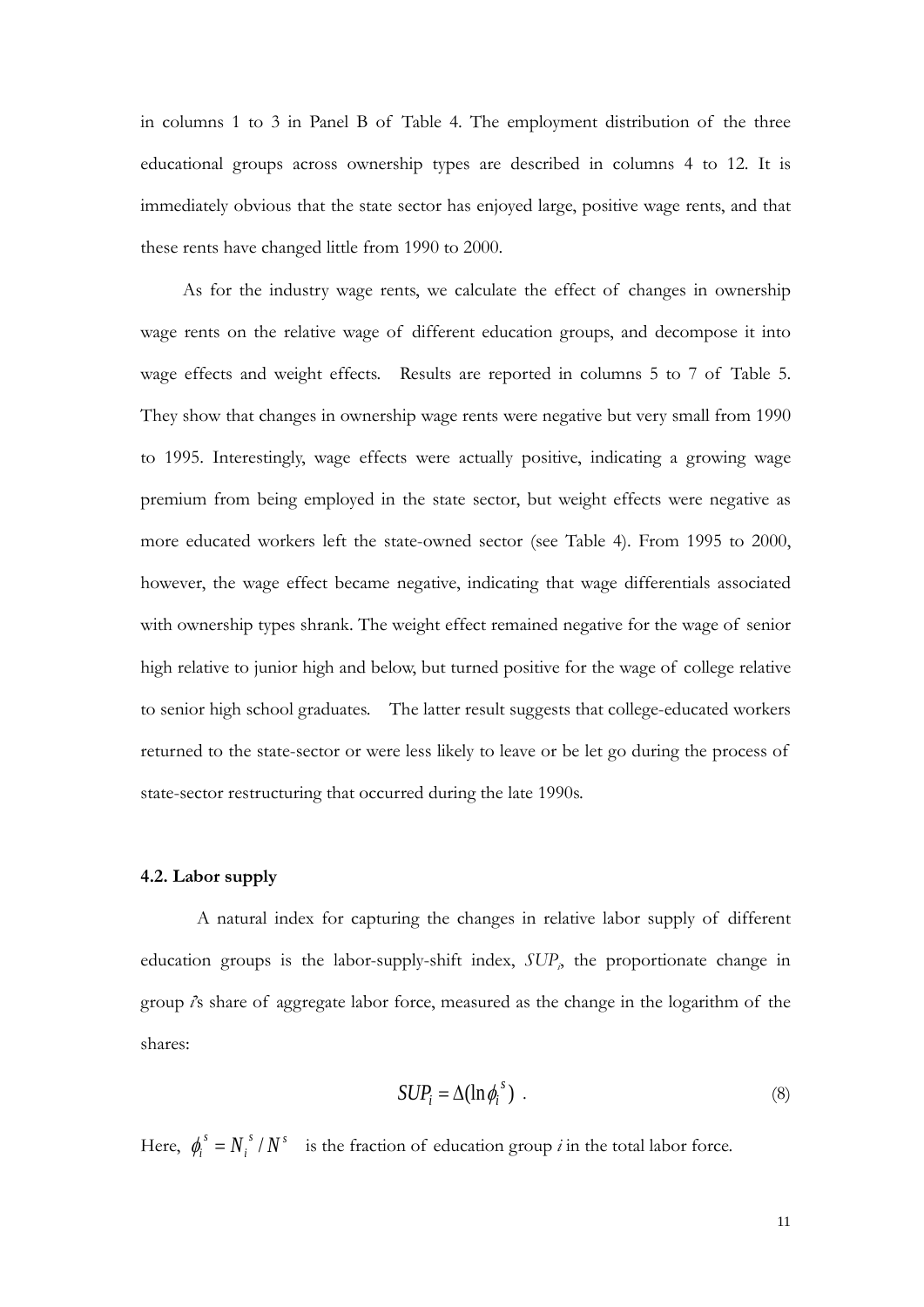The educational composition of the labor force from the UHS data is reported in columns 1 to 3 of Table 6. One major limitation of the UHS data is that the surveys sample only registered urban residents, excluding migrants who lack permanent resident status even though migrants increasingly compete with local residents in urban labor markets. Using 1990 and 2000 census data from the same provinces, which do include migrants, we re-estimate the relative shares of labor in different education groups. We interpolate the fraction of migrants in the labor force in 1995 by assuming that the change in the fraction of migrants changes linearly from 1990 to 2000. As reported in Table 6, the fraction of migrants in the urban labor force was 7.61% in 1990, 18.71% in 1995 and 29.81% in 2000. The composition of migrants by education level is reported in columns 4 to 6 of Table 7. The labor supply composition by education group after including migrants are reported in the columns 7 to 9 of Table 7. Then the change in the relative supply of each group *i* (*SUP<sub>i</sub>*) is calculated using equation (8) and the results are reported in column 1 of Table 9.

As seen in Table 7, if we look at local permanent residents alone, the rise in educational attainment has been very rapid. However, if we include migrants, the rise is much less dramatic. From 1995 to 2000, the decline in the share of junior high school graduates among local urban residents was completely offset by the inflow of migrants with junior high school education or lower. The SUP for the period 1990 to 1995 reveals that the relative supply of senior high school to junior school graduates and that of the college to senior high school graduates both went up, by 14 percent and 30 percent, respectively. However, from 1995 to 2000, the situation changed drastically due to the surge of migration, which led to a decline of 6 percent in the relative supply of senior high school graduates to junior high school graduates or below. Over the same period, the supply of the college educated relative to senior high school graduates increased by 15 percent.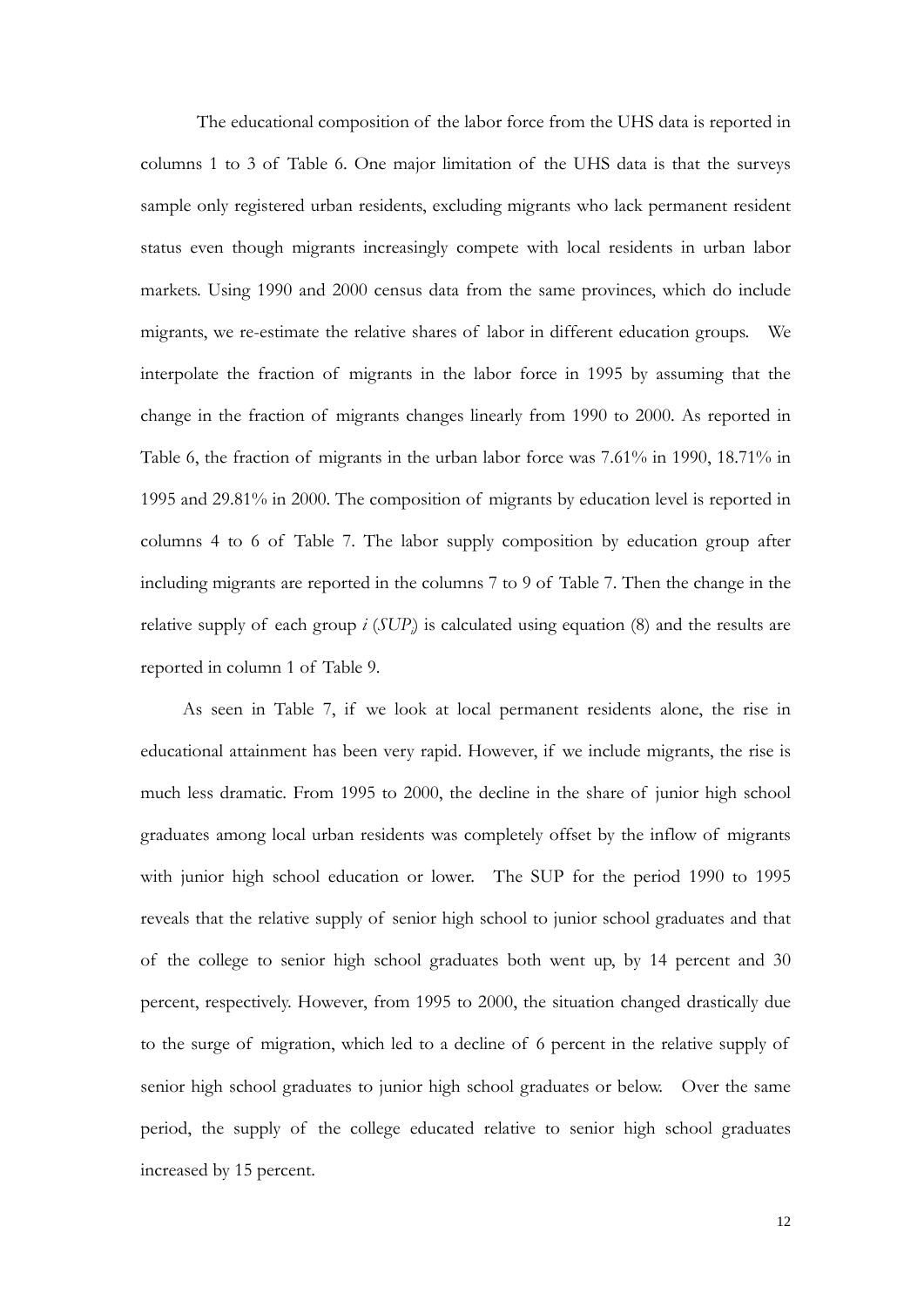#### **4.3. Shifts in Product Demand**

Changes in the structure of output lead to changes in the structure of inputs, in particular the skill composition of labor demand. Under the assumptions that relative labor productivity across industries remains constant and the labor market clears in each period, changes in the employment distribution across industries must reflect shifts in the structure of product demand. Following Freeman (1975) and Katz and Murphy (1992), we use the average employment growth by industry weighted by the initial employment share of each educational group to define an index  $EMP<sub>i</sub>$  to measure the effect of product demand shifts on relative labor demand:

$$
EMP_i = \sum_j \Delta(\ln \phi_j) \phi_{ij} \qquad (9)
$$

Here,  $\phi_j$  is the share of employment in industry *j* and  $\Delta(\ln \phi_j)$  is the proportionate change in the employment share in industry *j*.

 Table 8 describes the changes in the structure of industries over time. The distribution of employment across industries,  $\boldsymbol{\phi}_j$  computed from the UHS data which includes only local permanent residents is reported in columns 1 to 3. As before, we adjust the industrial employment shares using the share of migrants and their distribution across industries according to the census data in 1990 and 2000. The migrant shares of the urban work force are presented in Table 6, the employment distribution of migrants across industries are described in columns 4 to 6 of Table 8, and the adjusted employment distributions of all urban workers are reported in columns 7 to 9. The change in industrial employment shares  $(\Delta(\ln \phi_i))$  are in columns 10 and 11.

Industries such as education and media, and semi-government organizations, which employ college-educated workers more intensively experienced a relative contraction, especially from 1995 to 2000. The index  $EMP<sub>\rho</sub>$  the values of which are reported in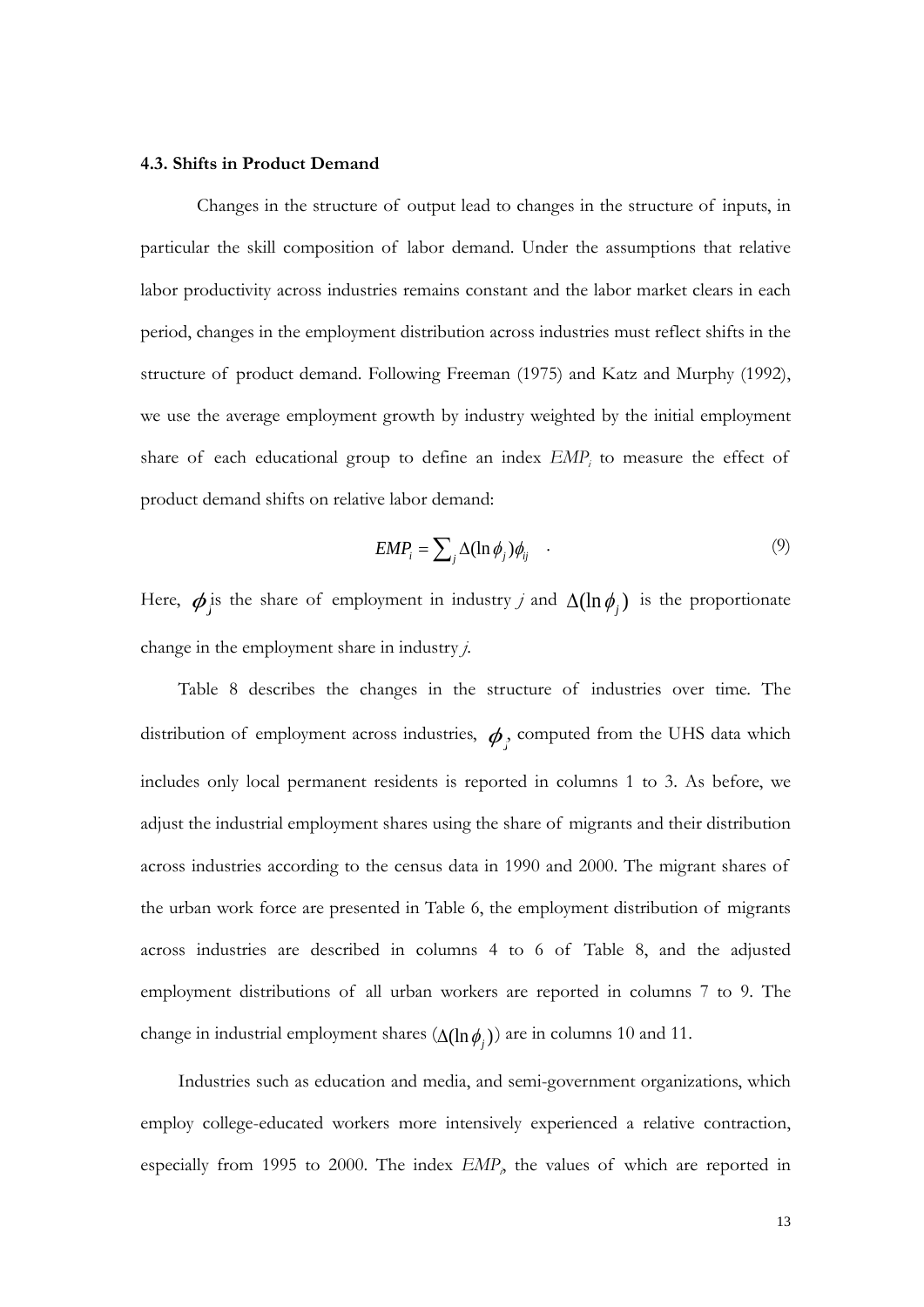columns 3 and 4 of Table 9, can be taken as a proxy for the change in the structure of labor demand,  $d(lnD_i)$ . The values of this index are all negative for both 1990-95 and 1995-2000, suggesting that shifts in product demand increased the relative demand for unskilled workers. However, changes in relative employment growth rates among industries also could be *caused* by changes in labor supply structure, which would lead to bias in the decomposition of relative wage changes.

An alternative approach that can avoid this bias is to estimate a discrete version of product-demand-shift index, *DEMi* :

$$
DEM_i = \Delta(\ln D_i) = \sum_j \phi_{ij} \Delta(\ln x_j)
$$
 (10)

where  $x_j$  is the true relative demand for products produced by industry-j based on consumer preferences (Bound and Johnson, 1992). Unfortunately, these  $x_i$  are unobserved. However, the unknown  $\Delta(\ln x_i)$  can be estimated as coefficients *d*ln*x<sub>j</sub>* in the following equation:

$$
d(\ln \phi_{ij}) = (1 - \phi_{ij})d(\ln x_j) - \sum_{k \neq j} \phi_{ik}d(\ln x_k) + (\sigma - 1)[d(\ln (b_{ij} / b_i))]
$$
\n(11)

where the subscript *i* indexes educational groups ( $i=1, 2, 3$ ), *j* indexes industries,  $b_{ij}$  is an index of the technical efficiency of group  $i$  in industry  $j$ ;  $b_i$  is the average technical efficiency of group *i* across all industries; and  $d(\ln b_j / \ln b_i)$  is the deviation of the growth rate of technical efficiency of group *i* in industry *j* from the average growth rate of technical efficiency for group *i*. If we assume that technical changes are the same across industries for all the groups, the mean of  $d(\ln b_{ij}/\ln b_i)$  will equal to 0, and the last term in equation (11) can be treated as a random error with mean zero. Under this assumption, which we justify below, we can obtain unbiased estimates for  $d\ln x_i$  by estimating equation (11) using OLS.

The results of this estimation are presented in columns 7 and 8 of Table 8. Based on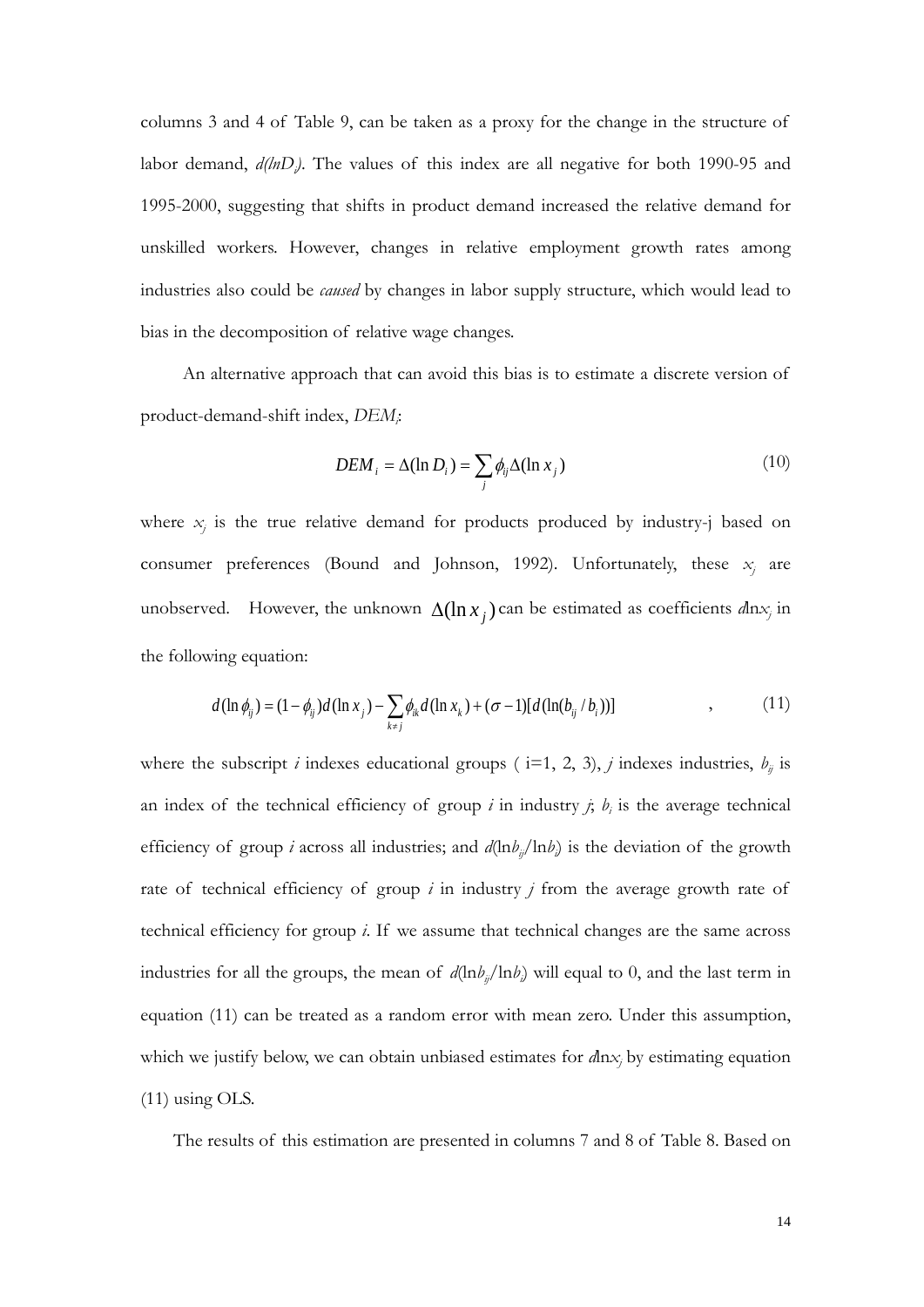these estimates for  $\Delta(\ln x_j)$ , the product-demand-shift index *DEM*<sup>2</sup> is calculated using equation (10) and are reported in columns 5 and 6 of Table 9. Similar to *EMP*, nearly all of the values for *DEM* are negative, implying that changes in product demand across industries caused the relative demand for unskilled labor to increase. Part of this change in production could have resulted from international trade. Since China has a more abundant supply of less-educated workers, comparative advantage dictates that China should specialize in producing goods that use low-skilled labor more intensively. This contrasts with developed countries like the U.S., where trade has reduced the relative demand for unskilled workers, contributing to rising inequality based on skill level. Another part of the story may originate from China's structural transition from a planned to a market-oriented economy. Whereas state-owned firms faced distorted prices and tended to be capital- and skill-intensive, the rapidly growing non-state sector faced market-determined wages and less access to credit, leading to employment decisions more in line with China's comparative advantage.

#### **4.4. Skill-Biased Technical Change**

Generally speaking, technological progress can occur in a particular industry or in all industries; thus, skill-biased technical changes that affect the relative demand for workers with different skill levels can be industry-specific or general. In the estimation of $\Delta(\ln x_i)$  above, we treated the effect of industry-specific technical change (the last term in equation (11)) as a random error. If this assumption about the error term does not hold, the estimation of *d*ln*xj* could be biased because faster technological progress in some industries could cause a larger increase in the demand for labor in those industries. In the U.S., it has been suggested that the effects of spurts of innovation on the relative demand for different groups could vary across industries (Bound and Johnson, 1992).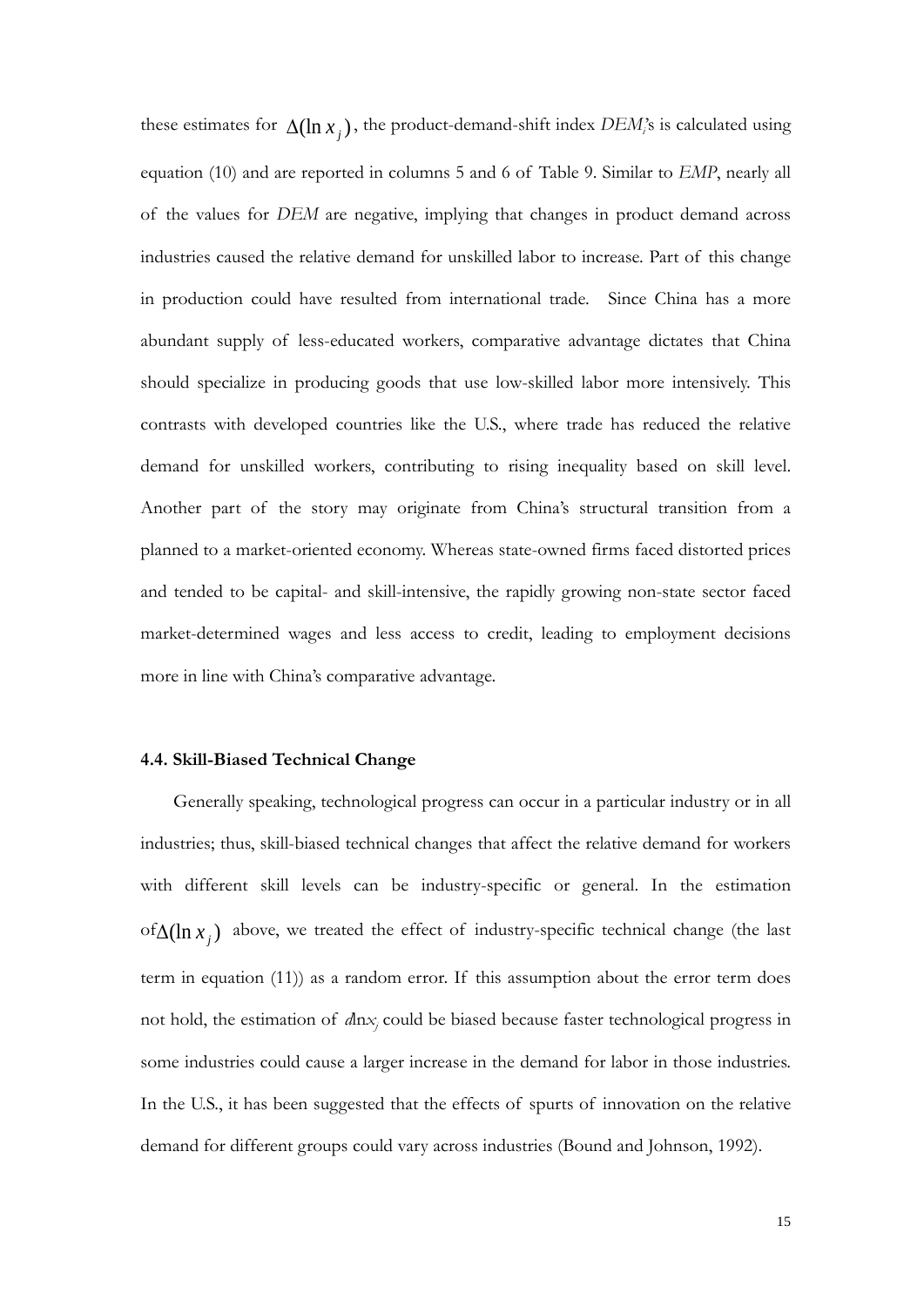To test whether technical change actually varies across industries, we follow Bound and Johnson (1992) and decompose the growth rate of technology efficiency of group *i* in industry *j* as follows:

$$
d(\ln b_{ij}) = \begin{cases} c_{i0} + c_{i1} & \text{if } j \text{ in } J' \\ c_{i0} & \text{otherwise} \end{cases}
$$
 (12)

Here J' is the subset of industries hypothesized to have a different rate of growth than a comparison set of industries,  $c_{i0}$  is the average growth rate in technical efficiency of group  $i$  in the comparison industries, and  $c_{i1}$  is the difference between the growth rate of technical efficiency in the two groups . If there is no significant influence of industry-specific technical efficiency change, then the average growth rate of technology efficiency for the two groups should be the same, equal to  $c_{i0}$ .

The average growth rate of technology efficiency for group *i* can thus be expressed as follows:

$$
d(\ln b_i) = \begin{cases} c_{i0} + \sum_j \phi_{ij} c_{i1} = c_{i0} + \Phi_{ij} c_{i1} & \text{if } j \text{ in } J' \\ c_{i0} & \text{if } j \text{ not in } J' \end{cases}
$$
(13)

where  $\Phi_{iJ'} = \sum_{j \in J'}$  $\sum_{j\in J}$  $\phi_{ij} = \sum \phi_{ij}$  is the proportion of education group i's employment in the subset

of industries J'. The industry-specific technical efficiency change of group i in industry j is:

$$
d[\ln(b_{ij}/b_i)] = \begin{cases} c_{i1}(1 - \Phi_{iJ'}) & \text{if } j \text{ in } J' \\ 0 & \text{if } j \text{ not in } J' \end{cases} = c_{i1}(D_{J'} - \Phi_{iJ'}) \qquad , \qquad (14)
$$

where  $D<sub>r</sub>$  is a vector of dummy variables for whether each industry is part of J'. Substituting equation (14) into equation (11), we get:

$$
d(\ln \phi_{ij}) = (1 - \phi_{ij})d(\ln x_j) - \sum_{k \neq j} \phi_{ik}d(\ln x_k) + (\sigma - 1)c_{i1}(D_{j} - \Phi_{i,j})
$$
(11')

By choosing a specific industry set J' and one or more educational groups, we can estimate this equation using OLS, and estimate values for  $({\sigma} - 1)c_{i1}$ . If those values are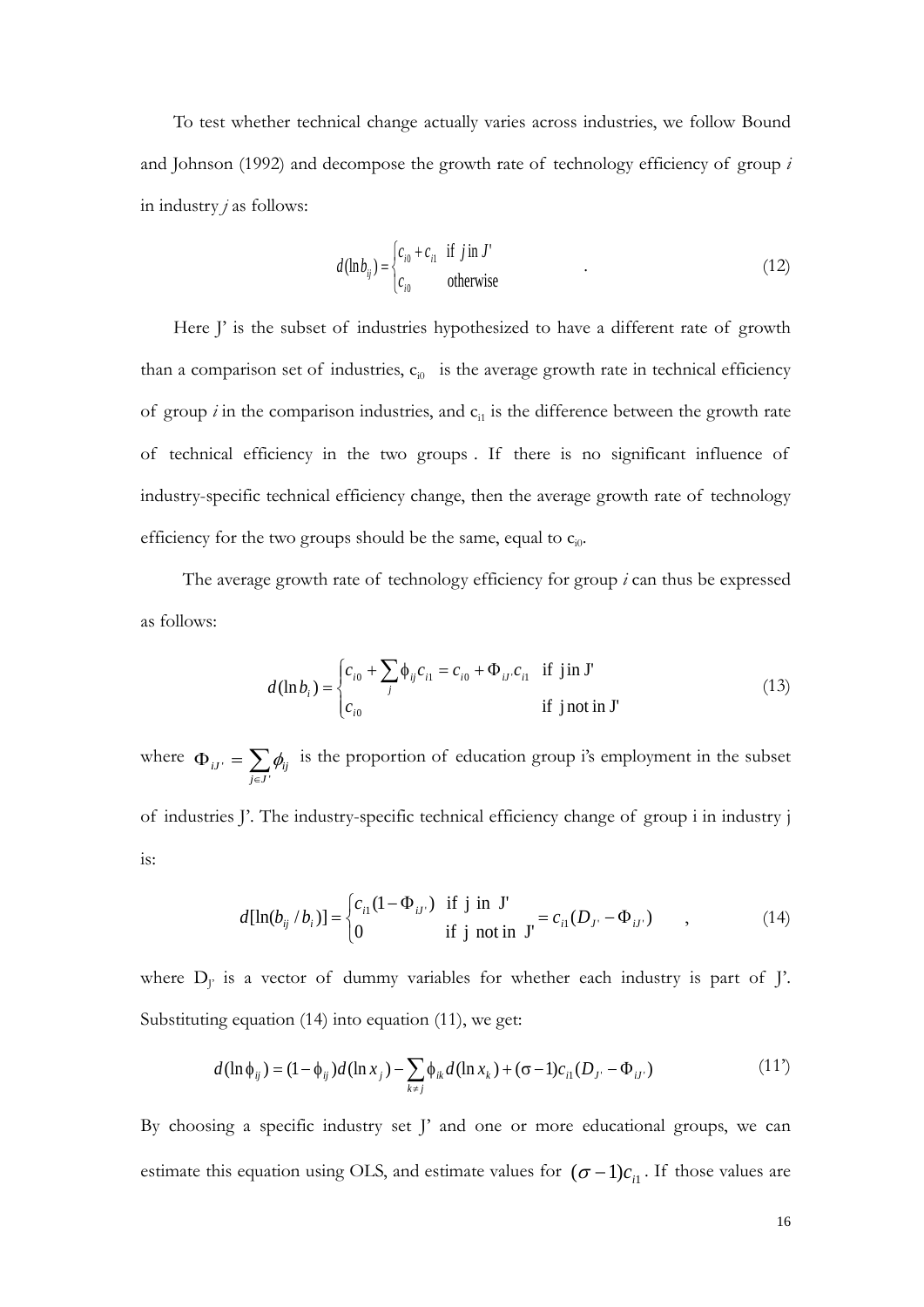not significantly different from zero, we cannot reject the null hypothesis that there are no industry-specific technical changes.7

We test a wide range of industries and educational groups in this way. For example, we first test whether the manufacturing industry enjoyed a rate of technological change that was different than other industries. We find that there are no educational groups for which this is the case. The p-value for the joint exclusion test that none of the three educational groups exhibits a different rate of technological change in manufacturing is 0.85 for the period 1990 to 1995 and 0.26 for the period 1995 to 2000. Similarly, we tried other industries such as construction; transportation, post, and telecommunication services; wholesale and retail trade & catering services; public utility management; and social services, both individually and jointly. All the results fail to show that there is any significant industry-specific technology effect for any educational group.

We take this as evidence that all three educational groups have the same growth rate of technological efficiency across industries. One possible explanation for the lack of industry-specific technical change is that economic reforms and institutional changes in the 1990s promoted efficiency similarly in all sectors of the economy rather than in specific industries. Another possibility is that our classification of industries is too broad to capture industry-specific technical change well. Given these findings, we conclude that the previous estimates of  $d(lnx_j)$  are unbiased when estimating equation (11') using OLS.

Given the lack of evidence of industry-specific technical change, we focus attention exclusively on estimating the contribution of general technical change, captured by the term  $(1 - 1/\sigma) d(\ln b_i)$ . The difficulty, of course, is that  $b_i$  is unobservable. However, the effect of general technical change on the relative wage of an educational group can be approximated by the difference between the change in competitive wage

<sup>|&</sup>lt;br>7 <sup>7</sup>Given σ>1, the term (σ-1)c<sub>i1</sub> should be different from zero if group *i* has different growth rate of technological efficiency (namely,  $c_{i1} \neq 0$ ). Theoretically, it is also possible that  $\sigma = 1$ , however, the likelihood that this equality holds exactly is vanishingly small.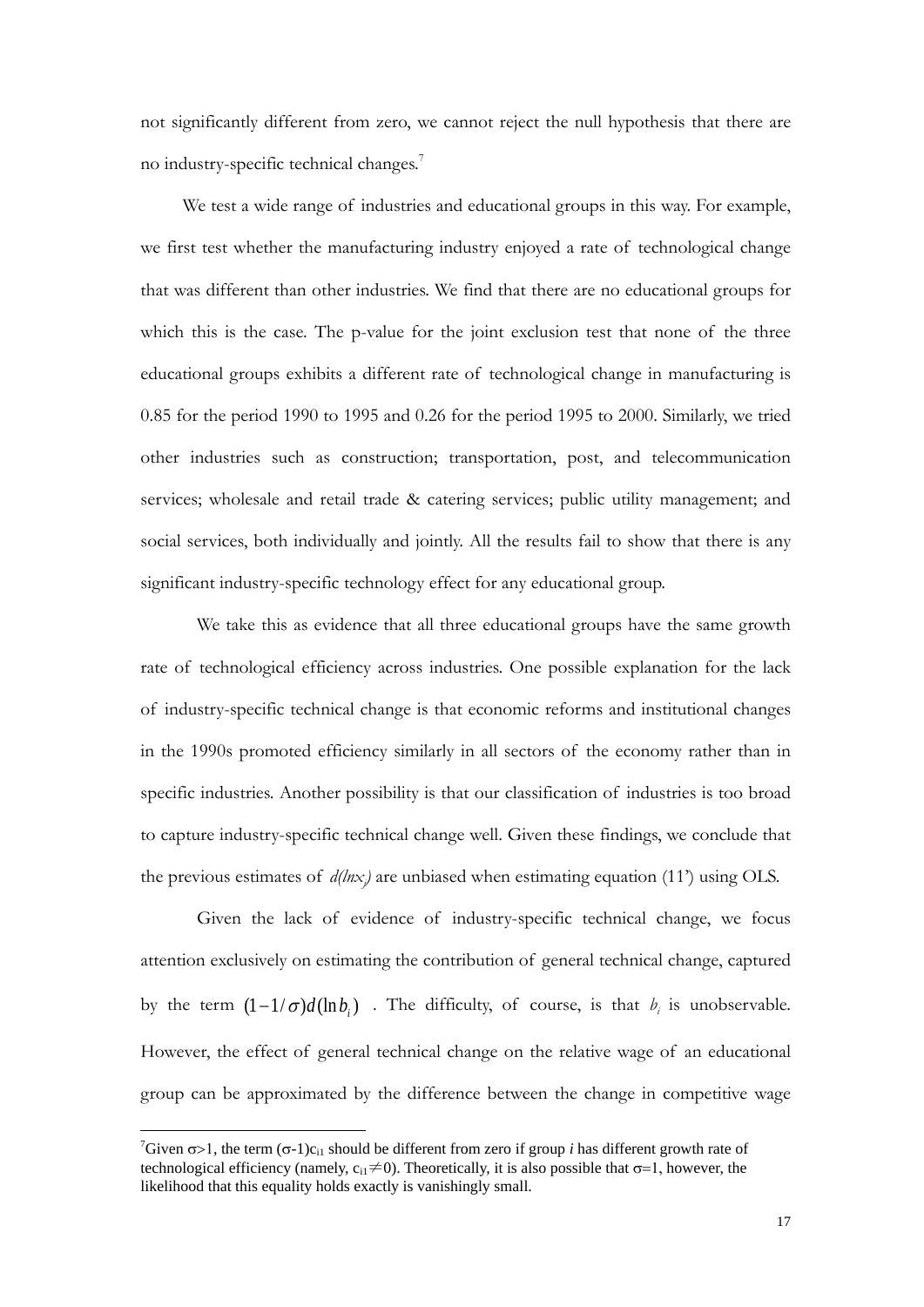$dw_i$  and the effects of changes in relative supply and relative demand (see equation (5)).

As seen in equation (5) estimating the impact of relative demand and relative supply on relative wages requires an estimate of the elasticity of substitution  $\epsilon$ . One approach is to estimate this parameter directly from the data. We adopt a strategy similar to that of Katz and Murphy (1992), estimating the following time series regression:

$$
\ln[W_i(t)/W_{i-1}(t)] = \alpha_0 + \alpha_1 \ln[N_i(t)/N_{i-1}(t)] + \alpha_2 t + \alpha_3 \cdot D_1 \cdot t + \varepsilon
$$
\n(15)

Here *i* refers to senior high school (college), and *i-1* refers to junior high school and below (senior high school);  $\ln[W_i(t)/W_{i-1}(t)]$  is the relative wage of educational group *i* compared to education group *i-1* in year *t*;  $\ln[N_i(t)/N_{i-1}(t)]$  is the relative supply of educational group *i* compared to education group *i-1* in year *t*;  $D_1$  is a dummy variable which equals 1 if the comparison group is senior vs. junior high school, and 0 if otherwise;  $\alpha_1 = -1/\sigma$ , and  $\alpha_2 + \alpha_3 \cdot D_1$  captures relative changes over time in the demand for each comparison group <sup>8</sup> . The estimate for elasticity of intrafactor substitution  $\epsilon$  can be simply computed from the estimated coefficient  $\hat{\alpha}_1 = 1/\sigma$ .

For our sample, time *t* ranges from 1989 to 2001. The OLS estimates for equation (15) are the following:

$$
\ln[W_i(t)/W_{i-1}(t)] = -50.94 - 0.367 \ln[N_i(t)/N_{i-1}(t)] + 0.0255t + 0.000048 \cdot D_1 \cdot t
$$
  
(5.88) (0.092) (0.0029) (0.000024)  

$$
N = 26, R^2 = 0.85
$$

The results yield an estimate for the elasticity of intra-factor substitution of 2.72, which appears to be on the high side in comparison to studies of the U.S.<sup>9</sup> In the

 <sup>8</sup>  ${}^{8}$ Katz and Murphy (1992) estimate the elasticity of the substitution between college and senior high school by running the following linear regression on time series data:

 $\ln[w_2(t)/w_1(t)] = \alpha_0 + \alpha_1 \ln[N_2(t)/N_1(t)] + \alpha_2 t + \varepsilon$ , where  $w_2(t)/w_1(t)$ ,  $N_2(t)/N_1(t)$  are the relative wage of college

and high school graduates and the relative supply of college to high school labor;  $\alpha_1 = -1/\sigma$ , and  $\alpha_2$ captures the time trend of relative demand shifts. This regression specification is based on a simple CES technology with two factors (college and high school labor) with changes in relative demand for college versus high school labor being a simple linear time trend.

<sup>&</sup>lt;sup>9</sup>Bound and Johnson (1992) estimate a second-differenced equation for the market wage. Because of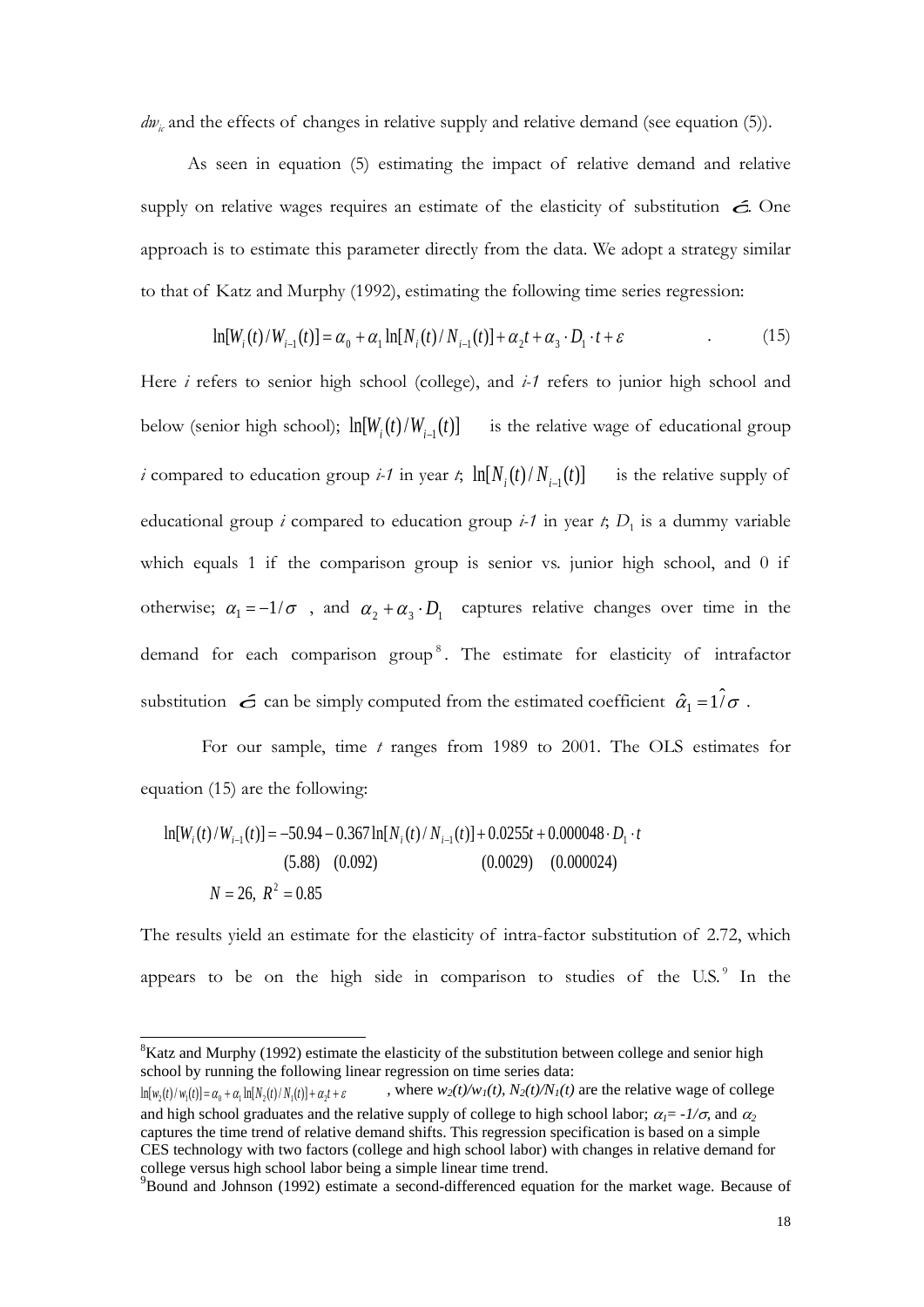decomposition section, we use this estimate but also test the sensitivity of results to different assumptions about the elasticity of intra-factor substitution, given the large potential for error in estimation of this type of time-series specification.

#### **4.5. Decomposition Results**

-

Using the estimates from previous sections, we can fully decompose the sources of changes in the returns to education in urban China during the 1990s into four components: changes in wage rents (including industry wage rents and ownership wage rents), changes in relative labor supply, changes in relative demand resulting from changes in production structure, and general technical change. The latter is computed from the residual relative wage changes not explained by relative demand and supply changes, as well as our estimate of the elasticity of substitution among different education groups.

In Table 10, decomposition results are reported separately for the early and late 1990s, and for changes in the relative wages of college versus high school graduates and of high school graduates versus those completing junior high school and below. The results yield a number of interesting findings. First, changes in relative technical change are by far the most important source of rising returns to skill in all time periods and regardless of which education groups are being compared, accounting for between 90 and 291 percent of relative wage increases. However, because the effects of technical change are calculated as residual effects, one must be careful in interpretation. Although skill-biased technical change is likely to be an important part of the story, as evidenced by rapid improvements in technology in China brought about at least partly by inward foreign direct investment, other factors are at play as well. Perhaps most importantly, the institutional transition towards a market economy may have have caused wages to

our focus on three skill groups (college educated and above, senior high school, and junior high school and below), there are only 3 observations and there is no way of running regressions.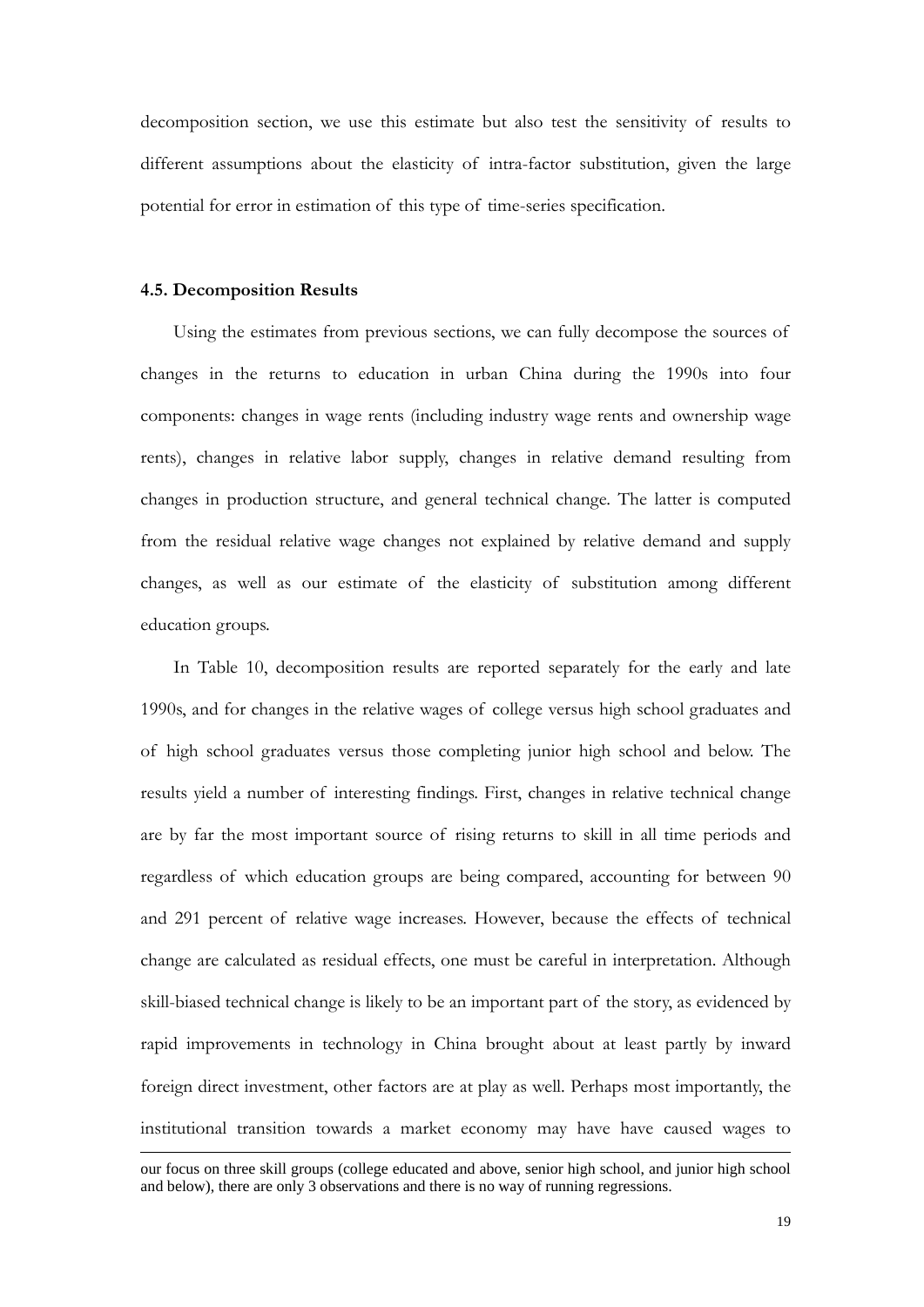increasingly reflect differences in the productivity of workers and also provided incentives for more educated workers to become more productive (Zhang et al., 2005).

Second, for three of the four decompositions, changes in wage rents are the second most important contributor to relative wage increases, accounting for 21 percent of increasing relative wages of high school graduates versus those with less than high school education in the early 1990s and 28 and 63 percent of increasing relative wages of college versus high school graduates in the early and late 1990s. As described earlier, the larger contribution of wage rents to growing relative returns to college education in the late 1990s and the lack of a contribution of wage rents to rising relative wages of high school graduates versus those without high school education are the result of greater specialization of the college-educated in high rent sectors and low-education workers in low rent sectors, a phenomena driven by the large-scale migration to urban areas of rural migrants with less than high school education during the late 1990s.

Third, changes in relative labor supply and relative labor demand associated with shifts in production structure reduced the relative wages of better educated workers. The only exception is the change in relative supply of high school graduates versus those without high school degrees from 1995 to 2000, when China witnessed a large-scale migration of poorly educated rural workers to the cities. During this period, the falling relative supply of high school graduates accounted for 20 percent of rising relative wages of high school graduates compared to those without high school degrees. For all other periods and education group comparisons, the relative supply of better educated workers increased. The negative effects of these increases were much greater than the negative effects due to shifts in product demand. As a share of relative wage increases of college versus high school graduates, relative supply changes contributed -64 and -82 percent in the early and late 1990s, compared to -23 and -34 percent contributions from changes in relative demand associated with changing production structure. In the early 1990s,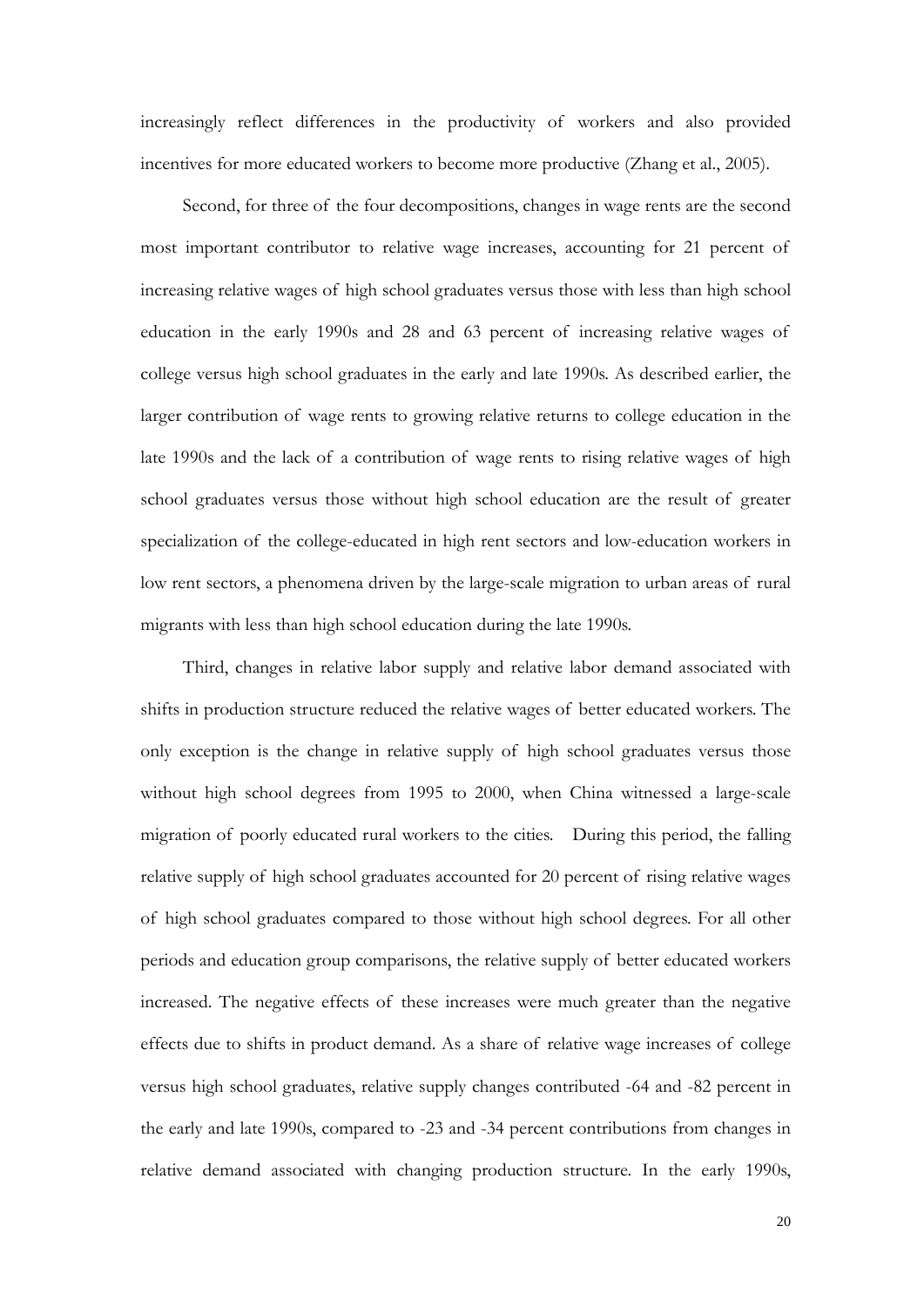relative supply changes contributed -64 percent to increases in the relative wage of high school graduates versus those without high school degrees, compared to -9 percent due to changes in relative demand. As noted earlier, the negative contribution of demand changes to rising returns to education is consistent with expanding international trade, which would be expected in increase the demand for unskilled labor-intensive products, increasing the demand lower educated workers. This negative effect appears to have been even greater in the late 1990s than the early 1990s for the relative wages of college versus high school graduates, perhaps due to significant trade liberalization in the late 1990s as China prepared for WTO accession.

Our final exercise is to examine the sensitivity of our results to the magnitude of the elasticity of substitution of workers from different education groups. As noted earlier, our estimated value of 2.72 is on the high side of estimates for the U.S. (Freeman, 1986), even though many recent studies generally accept that the elasticity of substitution between high-skill and low-skill workers is greater than one in the U.S.(Katz and Murphy, 1992; Bound and Johnson,1992; Autor, Katz, and Kruger, 1998; Katz, and Autor, 1999). In China, one might expect an even lower elasticity of substitution given remaining rigidities in the labor market associated with regulated wage and employment policies in the state sector and policy barriers to spatial mobility. On the other hand, China has a very high literacy rate and production sophistication may be relatively low compared to developed countries, reducing the set of tasks that can only be completed by better educated workers.

In Table 11, we report decomposition results varying the elasticity of substitution from 1.1 to 3. The first thing to note is that the contribution of wage rents is invariant to assumptions about the elasticity of substitution. Second, increases in the elasticity of substitution increase the contributions of relative supply and demand changes multiplicatively, with the contribution of general technical change adjusting to ensure that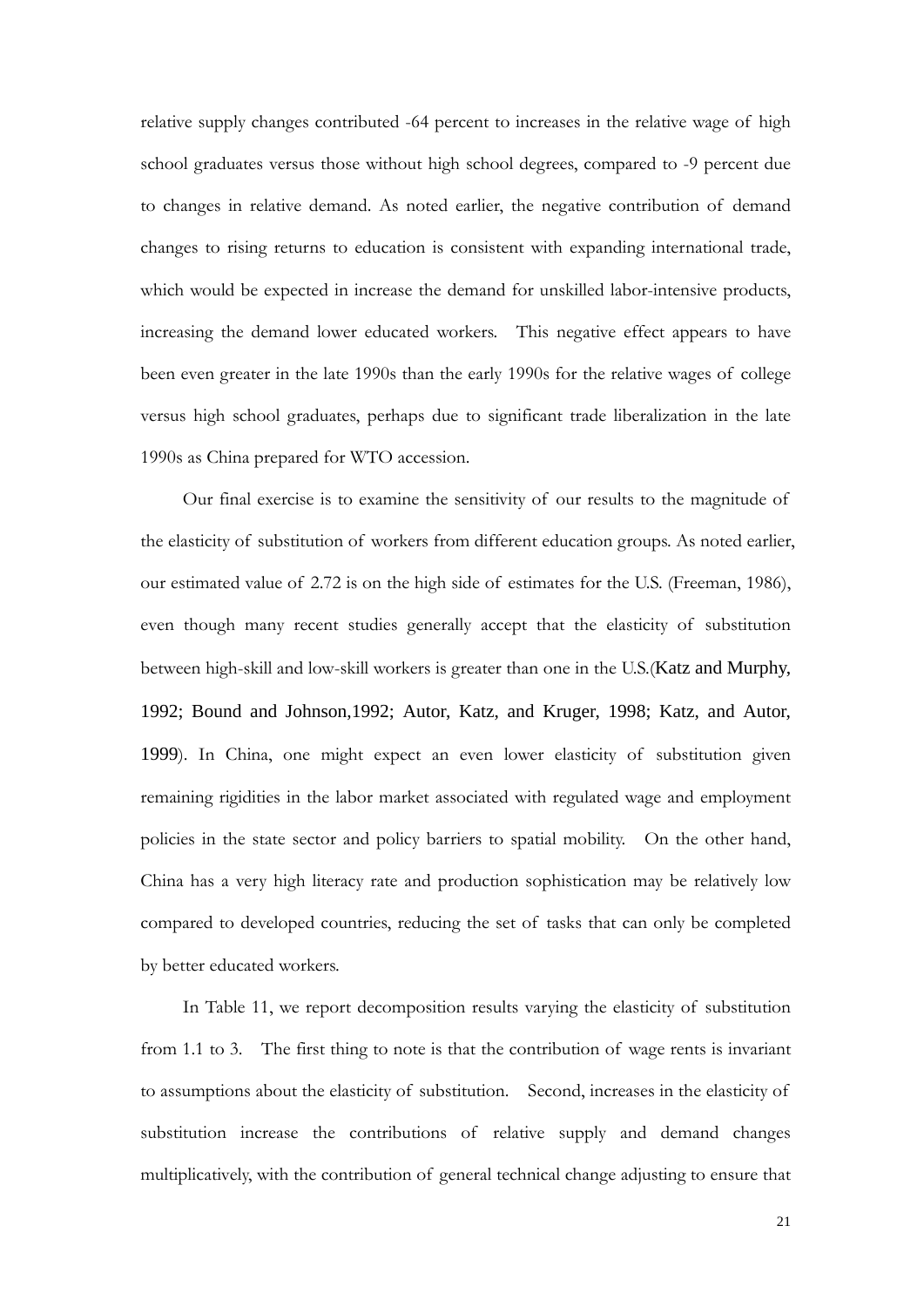the total changes add up to actual changes in relative wages. In our case, as the elasticity of substitution increases, the negative effects of relative supply and demand changes both become smaller (less negative) and the estimated positive contribution of technical change falls as well but by proportionately less than the reduced negative effects. As an example, comparing the case of  $\sigma$ =1.1 with the baseline estimates reported in Table 10, the negative contribution of relative supply changes to the relative wage increase of high school graduates versus those without high school degrees from 1990 to 1995 falls in magnitude from -191 percent to -64 percent, the contribution of relative demand changes falls from -30 percent to -9 percent, and the contribution of technical change falls from 300 to 151 percent. Even at the lowest elasticity of substitution, the positive impact of general technical change on relative wages outweighs the negative effects of changes in relative supply and relative demand. Thus, the main conclusions of the decomposition exercise are robust to changing assumptions about the elasticity of substitution.

# **5. Conclusion**

In this paper, we analyze the extent to which recent rapid increases in the returns to education can be explained by four factors: changes in industrial wage rents, changes in relative labor supply, shifts in product demand, and the changes in relative technical efficiency. We find that skill-biased technical progress accounts for most of the rise in returns to education, which we interpret broadly to include changes in available technologies as well as institutional changes associated with economic transition and maturation of China's urban labor market. Changes in industrial wage rents are the second most important contributing factor, while changes in ownership wage rents slightly reduce wage premiums associated with higher educational attainment. The relative supply of highly educated groups increased over time, reducing education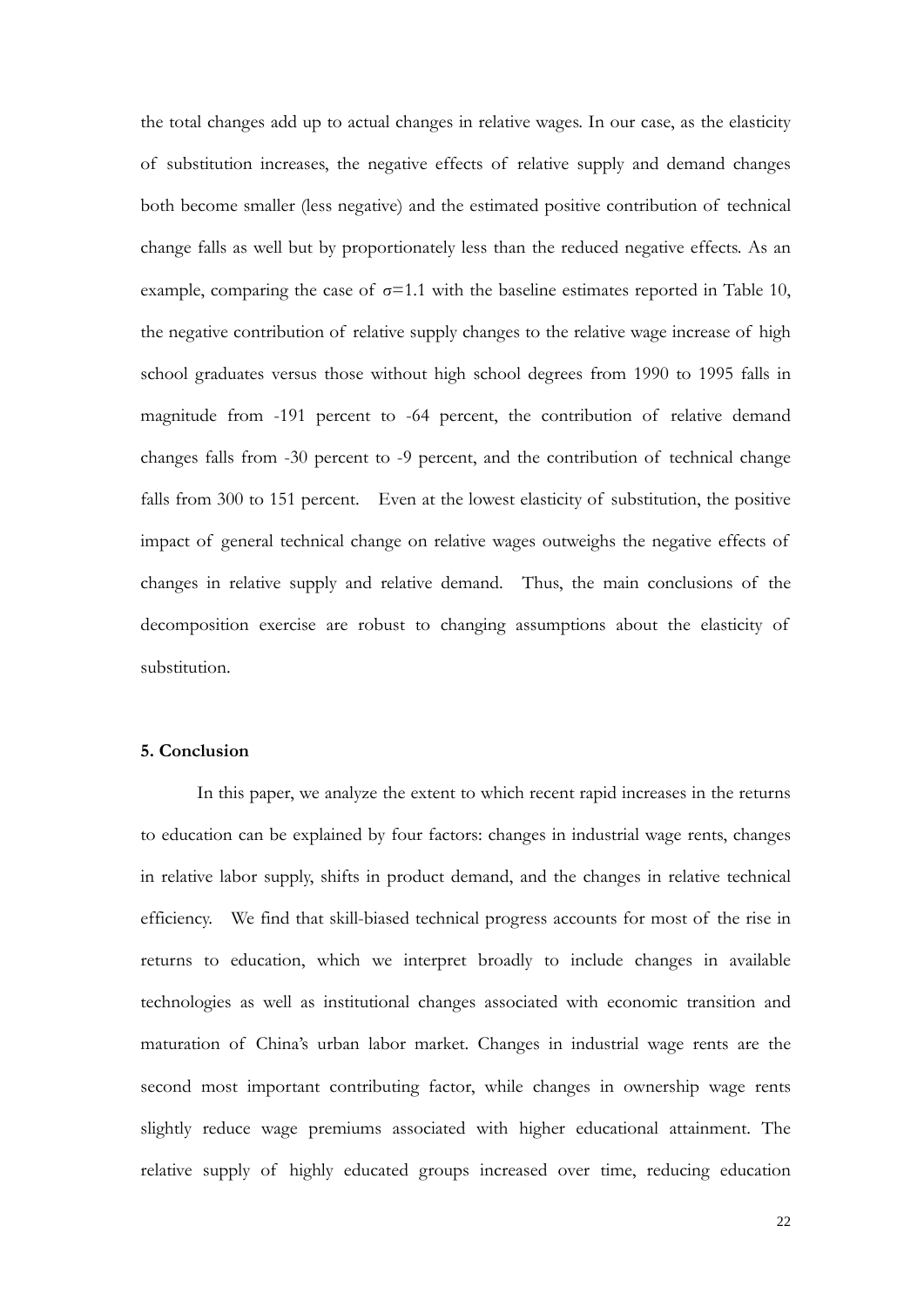premiums, except for a reduction in the relative supply of high school graduates to those completing junior high school and below in the late 1990s when rural migration increased significantly. Shifts in demand favoring less skill-intensive products, a pattern consistent with China's comparative advantage, also reduced growth in education premiums but by less than relative supply increases.

The growth in the returns to high school compared to junior high and below outpaced growth in the returns to higher education compared to high school in both periods. This was due to faster expansion of higher education which increased the relative supply of college graduates combined with greater increases in migration of rural workers with lower levels of education to urban areas, as well as shifts in product demand towards low skill-intensive products, which reduced the relative demand for college graduates.

Another distinctive pattern is that increases in the relative wage of high school graduates compared to those not graduating from high school was much faster during 1995-2000 than during 1990-1995. The most important reason for this acceleration was the slowdown in the growth of relative supply of senior versus junior school graduates, again caused by the larger increase in migration in the late 1990s and the greater likelihood that senior high school graduates would go on to college.

One important limitation of the data used in this study is that it only permits industry classifications that are highly aggregated. This may lead to downward bias in the estimated effects of changes in industrial wage rents and of shifts in product demand, and upward bias in the effect of general technical change.

Recent research confirms that the returns to education in urban China continued to increase well into the 2000s (Cai et al, 2008). This is not surprising given that the important factors contributing to rising returns to education in the late 1990s remained prominent in the new century: large-scale rural-to-urban migration, growing prominence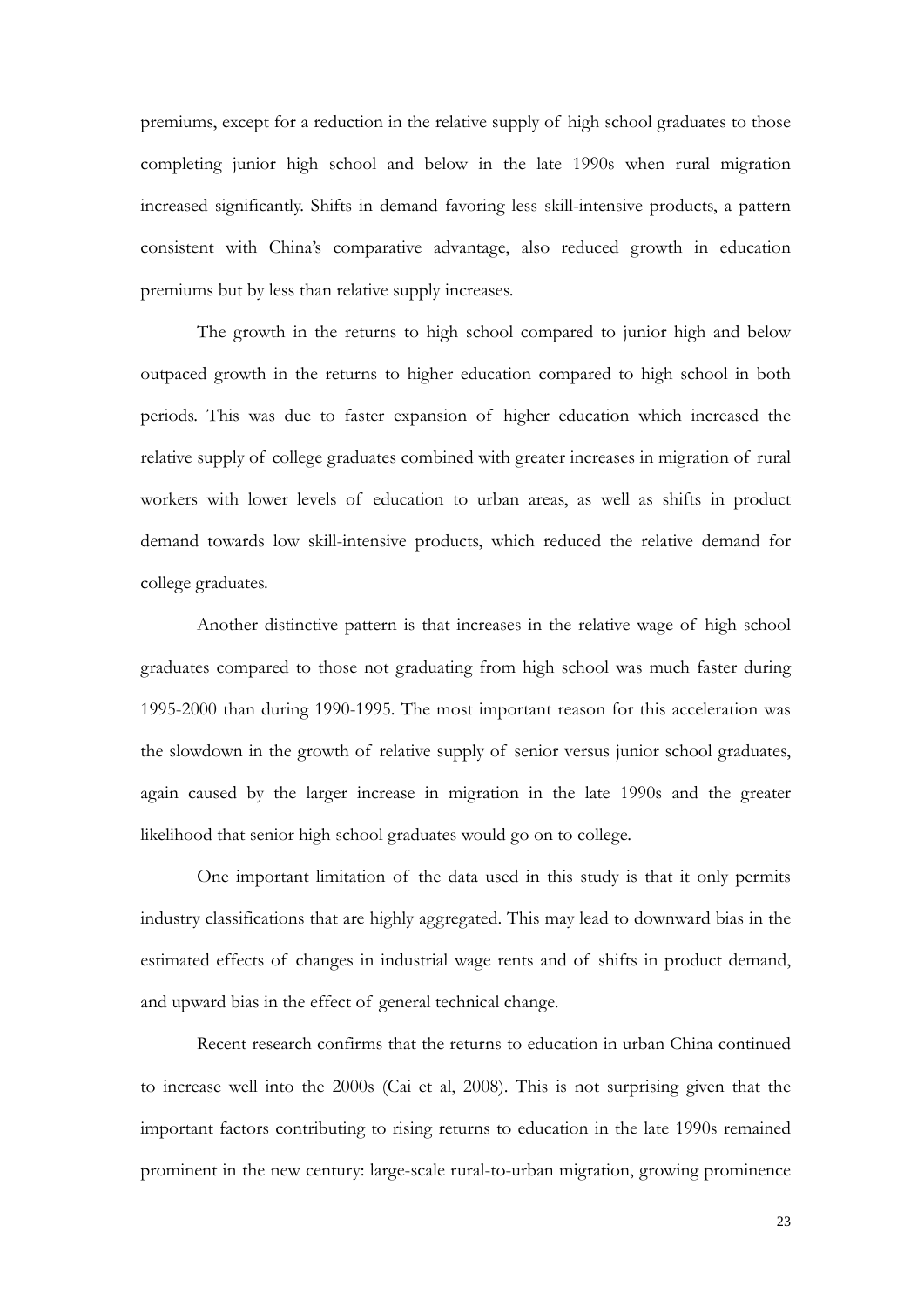of international trade and foreign direct investment, expansion of higher education, and increasing market orientation of the labor market. The results of this study thus provide insights that can help identify factors likely to contribute to changes in the returns to education in the future, which will undoubtedly have important implications for inequality, incentives for educational investments, and economic performance.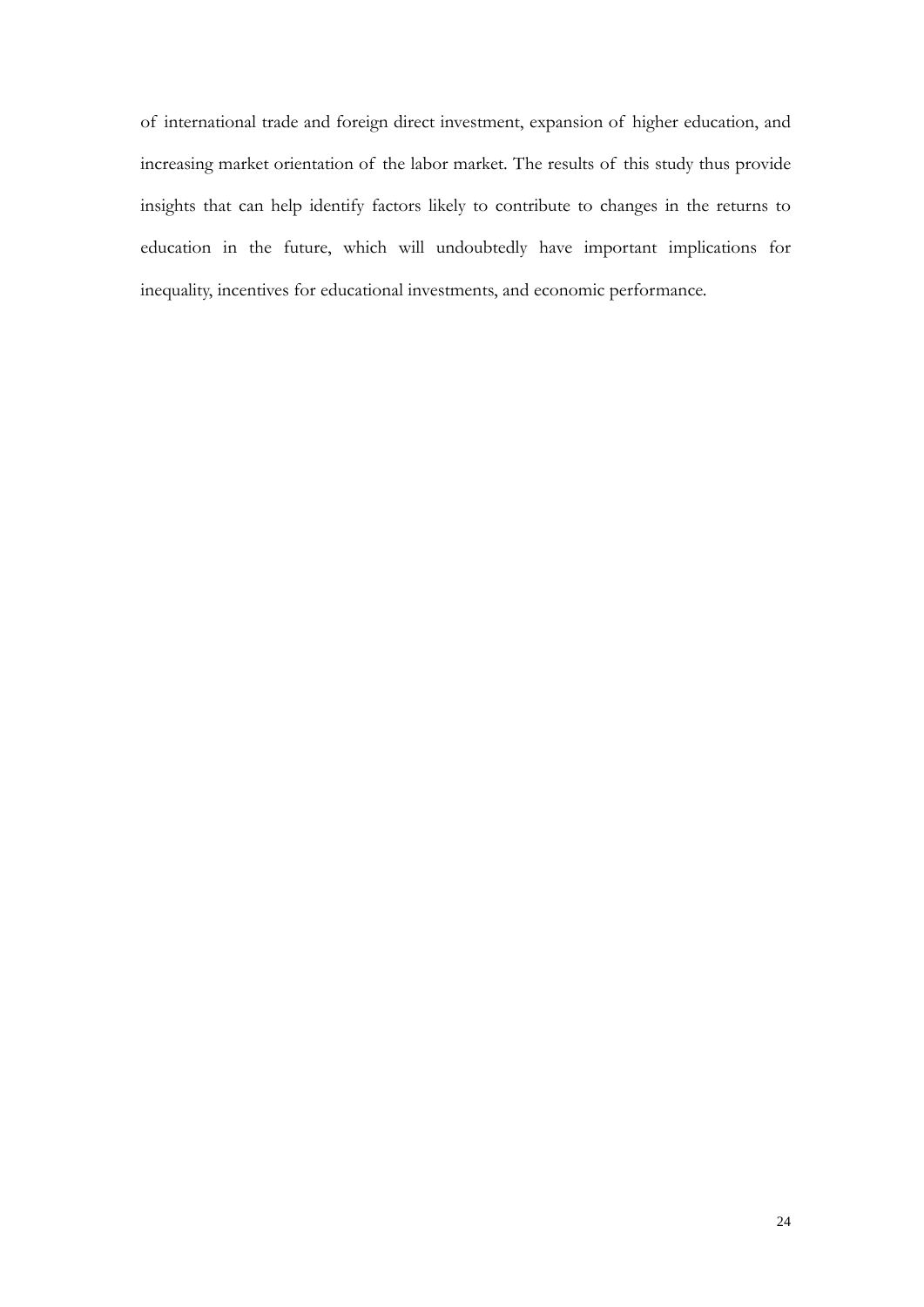# **References**

- Acemoglu, D. (2002), "Technical Change, Inequality, and the Labor Market," *Journal of Economic Literature*, 40(1), pp7-22.
- Autor, D., Katz, L., and Kruger, A. (1998), "Computing Inequality: Have computers changed the Labor market?" *Quarterly Journal of Economics*, 113, pp.1169-1213.
- Baldwin, Robert E. and Glenn G. Cain (1997), "Shifts in relative wages: the role of trade, technology and factor endowments", Working paper no. 5934 (NBER, Cambridge, MA).
- Borjas, G. and Valerie A. (1995), "Foreign Competition, Market Power, and Wage Inequality" , *Quarterly Journal of Economics*, 110, pp.1075-1110
- Bound, J., and Johnson G. (1992), "Changes in the Structure of Wages in the 1980s: An Evaluation of Alternative Explanations," *American Economic Review* 82: 371-392.
- Cai, Fang, Albert Park, and Yaohui Zhao (2008), "The Chinese Labor Market in the Reform Era," in Loren Brandt and Thomas Rawski, eds., *China's Great Economic Transformation* (Cambridge: Cambridge University Press).
- Card, D. and DiNardo, J. (2002), Skill Biased Technological Change and Rising Wage Inequality: Some Problems and Puzzles, NBER Working Paper No. 8769, <http://www.nber.org/papers/w8769> .
- DiNardo, J., Fortin N. and Lemieux T. (1996), "Labor Market Institutions and Distribution of Wages, 1973-1992: A Semiparametric Approach", *Econometrica*, 64(5):1001-46
- Freeman, R. (1975), "Overinvestment in College Training?" *Journal of Human Resources* 10:287 311.
- Freeman, R. (1986), "Demand for Education", in: O. Ashenfelter and R. Layard, eds., *Handbook of Labor Economics*, Vol. 1 (North-Holland, Amsterdam).
- Freeman, R. (1993), "How much has de-unionization contributed to the rise in male earnings inequality?" in: S. Danziger and P. Gottschalk, eds., Uneven tides (RusseLl Sage, New York).
- Freeman, R. and Katz L. (1994), "Rising wage inequality: the United States vs. other advanced countries", in: R. Freeman, ed., Working under different rules (Russell Sage Foundation, New York).
- Hanmermesh, Daniel S. (1979), "Econometric Studies of Labor-Labor Substitution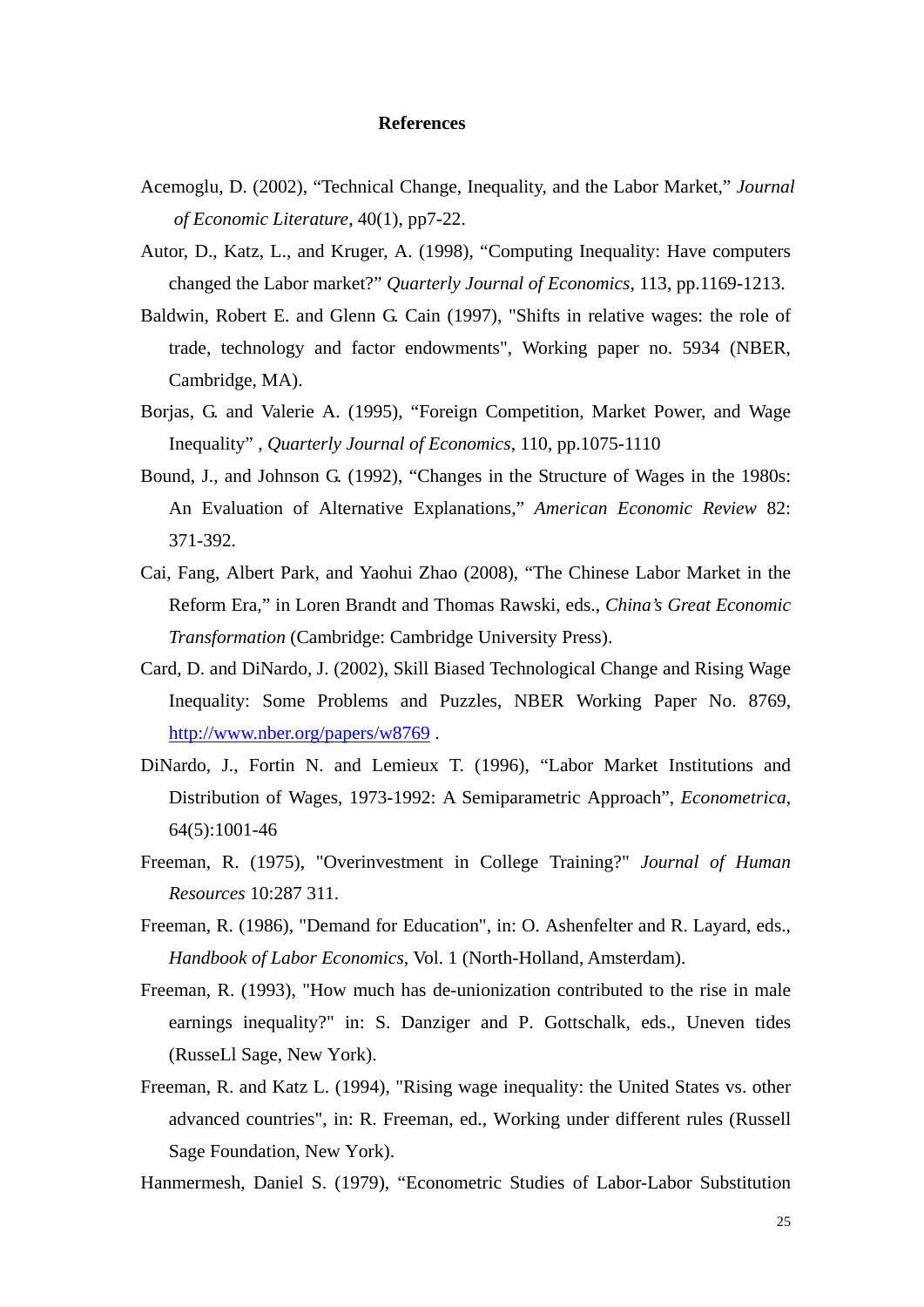and their Implications for Policy," *Journal of Human Resources*, 14, 518-42.

- Hamermesh, Daniel (1993), Labor demand (Princeton University Press, Princeton, NJ).
- Healwege, Jean (1992). "Sectoral shift and Inter-industry wage Differentials", *Journal of Labor Economics*, Vol. 10, No.1 (Jan 1992), 55-84.
- Johnson , G. (1997), "Changes in Earnings Inequality: The Role of Demand Shifts", *Journal of Economic Perspective*, 11(2), PP.41-54
- Juhn, Chinhui, Kevin M. Murphy, and Brooks Pierce (1993). "Wage Inequality and the Rise in Returns to Skill," *Journal of Political Economy* 101(3): 410-442.
- Katz, Lawrence and Kevin M. Murphy (1992). "Changes in Relative Wages, 1963-1987: Supply and Demand Factors," *Quarterly Journal of Economics*, 107: 35-78
- Katz, Lawrence F. and David H. Autor, (1999), "Changes In The Wage Structure And Earnings Inequality", in O. Ashenfelter and D. Card, eds., *Handbook of Labor Economics*, vol. 3A, North-Holland, 1999, 1463-1555.
- Krueger, A.(1993), "How Computers Have Changed the Wage Structure: Evidence from Mcrodata,1984-1989", *Quarterly Journal of Economics*, 110,pp.33-60.
- Krueger, Alan B. and Summers, Lawrence H. (1988), "Efficiency Wages and the Inter-Industry Wage Structure", *Econometrica*, March 1988, 56, 259-93.
- Lemieux, T. (2007), "The changing nature of wage inequality", NBER working paper, No.13523[, http://www.nber.org/papers/w13523](http://www.nber.org/papers/w13523) .
- Park, Albert, Xiaoqing Song, Junsen Zhang, and Yaohui Zhao (2008), "Rising Returns to Skill, Labor Market Transition, and the Growth of Wage Inequality in China", working paper.
- Zhang, Junsen, Yaohui Zhao, Albert Park, Xiaoqing Song (2005), "Economic returns to schooling in urban China,1988 to 2001", *Journal of Comparative Economics*, Aug 2005.
- Zhao, Yaohui (2002), "Earnings Differentials between State and Non-State Enterprises in Urban China," *Pacific Economic Review*, Vol. 7, No. 1, 181-197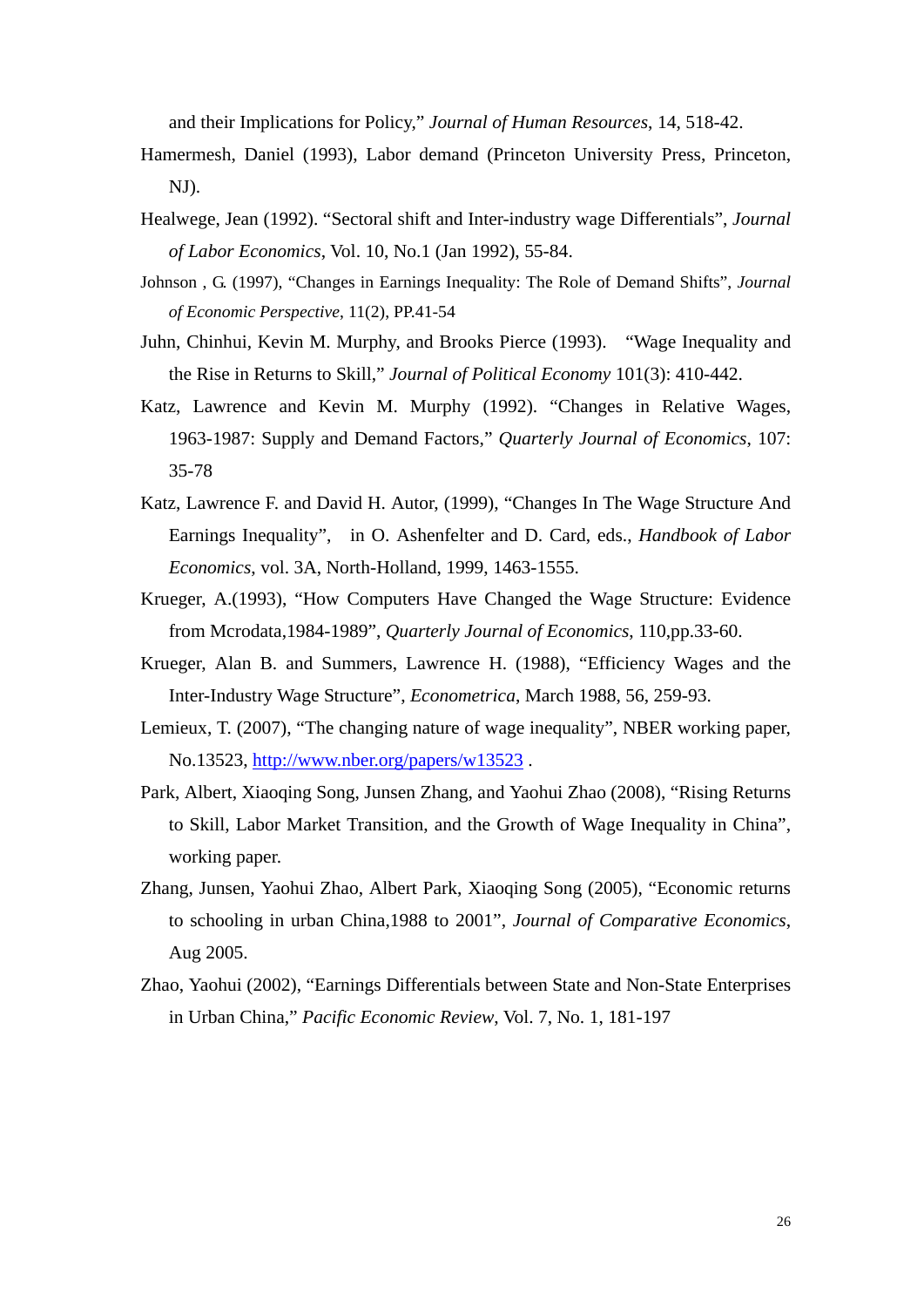| Year | Sample Size |
|------|-------------|
| 1989 | 6007        |
| 1990 | 6574        |
| 1991 | 6574        |
| 1992 | 8350        |
| 1993 | 7472        |
| 1994 | 7267        |
| 1995 | 7353        |
| 1996 | 7219        |
| 1997 | 7373        |
| 1998 | 7146        |
| 1999 | 7037        |
| 2000 | 7350        |
| 2001 | 6618        |

Table 1. Urban Household Survey Sample Size in Six Provinces

Table 2. Mean Log Wages by Education Group, 1990, 1995 and 2000 (1988 yuan)

|                              | 1990 | 1995 | 2000 |
|------------------------------|------|------|------|
| Junior high school and below | 7.38 | 7.66 | 7.79 |
| Senior high school           | 7.43 | 7.81 | 8.10 |
| College and above            | 7.63 | 8.09 | 8.38 |

| Table 5. Wage Differentials and Changes in Kelative Wage, 1990, 1995, 2000 |       |                    |       |         |                     |  |  |  |  |  |  |  |
|----------------------------------------------------------------------------|-------|--------------------|-------|---------|---------------------|--|--|--|--|--|--|--|
|                                                                            |       | Wage Differentials |       | Changes |                     |  |  |  |  |  |  |  |
|                                                                            | 1990. | 1995               | 2000  |         | 1990-1995 1995-2000 |  |  |  |  |  |  |  |
| Senior high vs. junior high and below                                      |       | $0.035$ $0.115$    | 0.228 | 0.080   | 0.113               |  |  |  |  |  |  |  |
| College and above vs. senior high                                          |       | $0.221$ $0.276$    | 0.341 | 0.056   | 0.065               |  |  |  |  |  |  |  |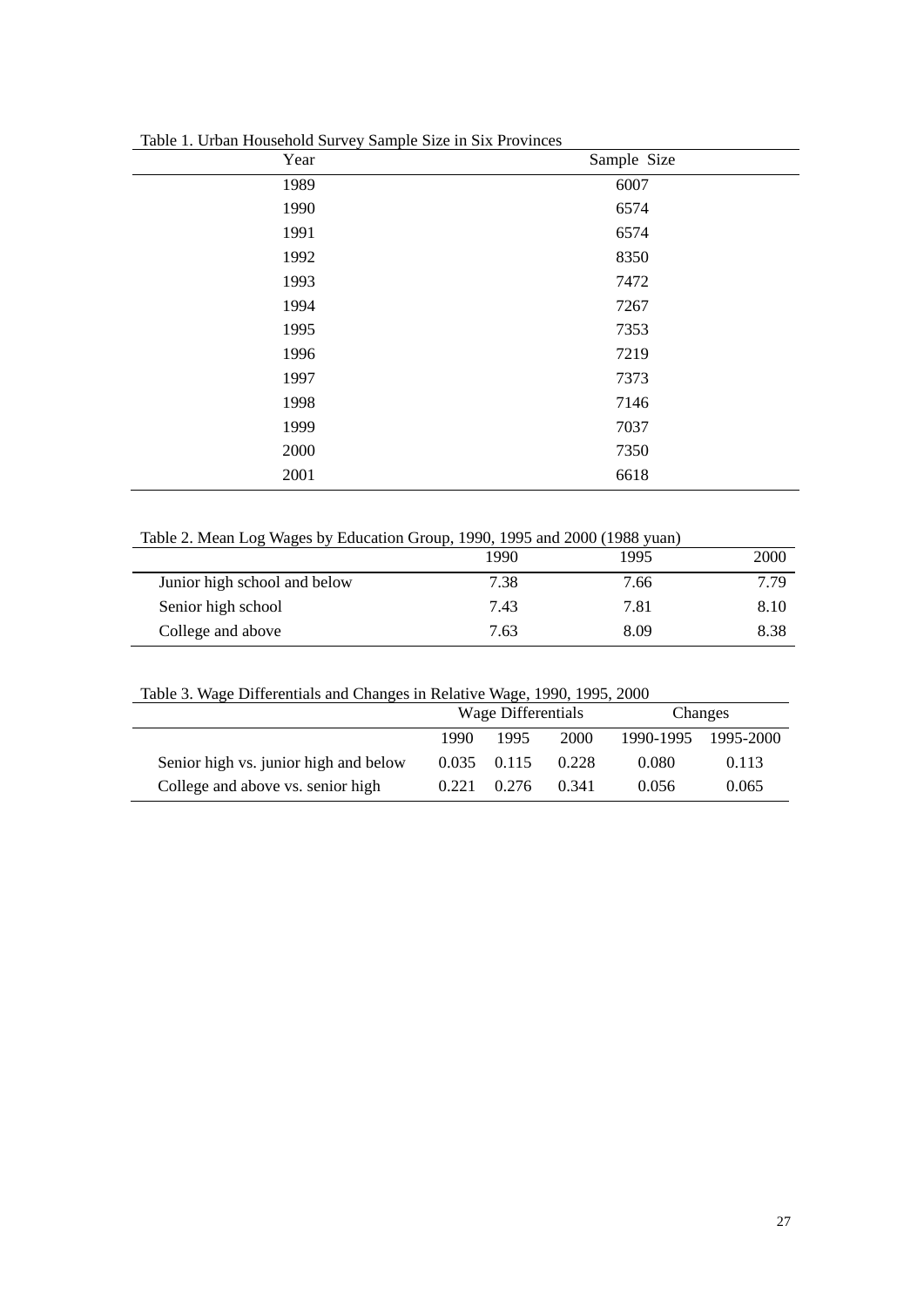|  |  |  |  |  | Table 4. Wage Rents and Employment Distribution by Industry and Ownership |
|--|--|--|--|--|---------------------------------------------------------------------------|
|--|--|--|--|--|---------------------------------------------------------------------------|

|                                               |          | Wage rent |          | <b>Employment distribution</b> |                       |       |             |       |       |                   |       |       |
|-----------------------------------------------|----------|-----------|----------|--------------------------------|-----------------------|-------|-------------|-------|-------|-------------------|-------|-------|
|                                               |          |           |          |                                | Junior high and below |       | Senior high |       |       | College and above |       |       |
|                                               | 1990     | 1995      | 2000     | 1990                           | 1995                  | 2000  | 1990        | 1995  | 2000  | 1990              | 1995  | 2000  |
|                                               | (1)      | (2)       | (3)      | (4)                            | (5)                   | (6)   | (7)         | (8)   | (9)   | (10)              | (11)  | (12)  |
| A. Industry                                   |          |           |          |                                |                       |       |             |       |       |                   |       |       |
| Manufacturing                                 | $-0.006$ | $-0.045$  | $-0.081$ | 51.00                          | 50.65                 | 45.02 | 37.02       | 35.83 | 36.41 | 27.07             | 27.09 | 24.49 |
| Construction                                  | 0.060    | 0.077     | $-0.020$ | 3.43                           | 4.96                  | 4.26  | 2.13        | 3.82  | 3.44  | 1.26              | 2.98  | 3.42  |
| Transportation, post and telecom. services    | 0.068    | 0.100     | 0.123    | 8.38                           | 6.81                  | 8.76  | 6.46        | 6.80  | 7.61  | 3.43              | 3.61  | 4.24  |
| Wholesale/retail trade $&catering$ services   | $-0.024$ | $-0.091$  | $-0.116$ | 18.57                          | 18.55                 | 17.90 | 15.07       | 16.82 | 16.35 | 6.11              | 8.13  | 8.50  |
| Public utility management and social services | $-0.009$ | 0.089     | $-0.030$ | 4.68                           | 6.11                  | 10.23 | 3.89        | 4.81  | 9.44  | 1.38              | 2.73  | 5.41  |
| Health care, sports and social selfare        | 0.046    | 0.083     | 0.181    | 2.18                           | 1.89                  | 2.00  | 7.21        | 6.35  | 5.35  | 8.08              | 6.32  | 6.02  |
| Education, research, culture and mass media,  | $-0.012$ | 0.050     | 0.167    | 2.94                           | 3.42                  | 3.07  | 10.55       | 9.42  | 7.06  | 26.67             | 21.24 | 17.59 |
| Finance and insurance                         | 0.100    | 0.253     | 0.212    | 0.62                           | 0.49                  | 0.73  | 2.71        | 3.60  | 3.08  | 2.32              | 3.07  | 6.14  |
| Government agencies and social organizations  | $-0.010$ | 0.042     | 0.118    | 4.85                           | 4.99                  | 4.26  | 12.29       | 11.02 | 8.39  | 21.08             | 22.96 | 22.15 |
| Geological exploration and other industries   | $-0.053$ | $-0.037$  | $-0.125$ | 3.35                           | 2.12                  | 3.76  | 2.68        | 1.53  | 2.87  | 2.60              | 1.87  | 2.03  |
| B. Ownership                                  |          |           |          |                                |                       |       |             |       |       |                   |       |       |
| Non-SOEs                                      | $-0.128$ | $-0.139$  | $-0.116$ | 0.34                           | 0.32                  | 0.38  | 0.17        | 0.19  | 0.27  | 0.05              | 0.08  | 0.15  |
| Government and SOEs                           | 0.040    | 0.038     | 0.043    | 0.66                           | 0.68                  | 0.62  | 0.83        | 0.81  | 0.73  | 0.95              | 0.92  | 0.85  |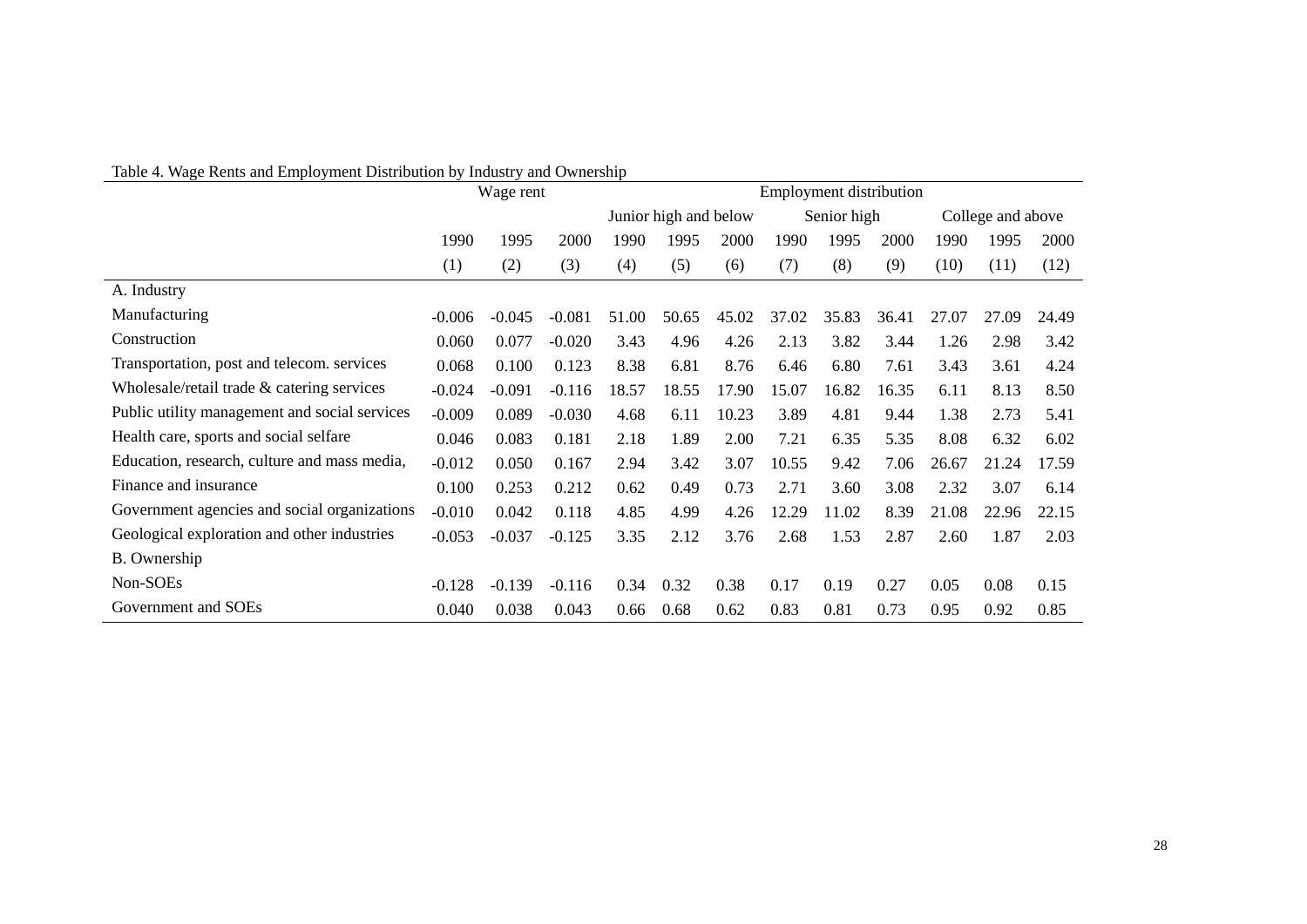|  |  | Table 5. Changes in Relative Wage and Wage Rents, 1990 to 1995 and 1995 to 2000 |
|--|--|---------------------------------------------------------------------------------|
|  |  |                                                                                 |

| $\circ$ .          | Δ            |                | $\circ$<br>Industrial wage rent |       | Ownership wage rent | Total            |          |              |
|--------------------|--------------|----------------|---------------------------------|-------|---------------------|------------------|----------|--------------|
|                    | Rel.<br>wage | Wage<br>effect | Weight<br>Total<br>effect       |       | Wage<br>effect      | Weight<br>effect | Total    | wage<br>rent |
|                    | (1)          | (2)            | (3)                             | (4)   | (5)                 | (6)              | (7)      | (8)          |
| 1990-1995          |              |                |                                 |       |                     |                  |          |              |
| Senior vs. junior  | 0.08         | 0.02           | 0.002                           | 0.021 | 0.001               | $-0.005$         | $-0.004$ | 0.017        |
| College vs. senior | 0.056        | 0.02           | $-0.003$                        | 0.018 | 0.001               | $-0.003$         | $-0.002$ | 0.016        |
| 1995-2000          |              |                |                                 |       |                     |                  |          |              |
| Senior vs. junior  | 0.113        | 0.023          | $-0.017$                        | 0.006 | $-0.002$            | $-0.005$         | $-0.007$ | $-0.001$     |
| College vs. senior | 0.065        | 0.03           | 0.012                           | 0.042 | $-0.002$            | 0.003            | $-0.001$ | 0.041        |

Note: "Senior-junior" denotes senior high school vs. junior high school and below, and "College-senior" denotes college and above vs. senior high school.

|             | 1990 | 1995  | 2000  |
|-------------|------|-------|-------|
|             |      | (2)   | (3)   |
| Labor force | 7.61 | 18.71 | 29.81 |
| Employment  | 7.78 | 19.90 | 32.01 |

Note: \* Under the assumption that the increase of migrants is linear during 1990-2000, the estimation of the fractions of migrants in 1995 is based on the following equation: fmig1995=fmig1990+(fmig2000-fmig1990)/10\*5, where fmig1990, fmig1995 and fmig2000 respectively stand for the fraction of migrants in 1990,1995 and 2000.

Table 7. Labor Force Composition in Urban China

| Table 7. Eabor 1 orce Composition in Orban China |                      |       |             |       |          |       |       |       |       |  |  |  |  |
|--------------------------------------------------|----------------------|-------|-------------|-------|----------|-------|-------|-------|-------|--|--|--|--|
|                                                  | Local residents      |       |             |       | Migrants |       | All   |       |       |  |  |  |  |
|                                                  | 2000<br>1990<br>1995 |       |             | 1990  | 1995     | 2000  | 1990  | 1995  | 2000  |  |  |  |  |
|                                                  | (1)                  | (2)   | (3)         | (4)   | (5)      | (6)   | (7)   | (8)   | (9)   |  |  |  |  |
| Junior high and below                            | 49.57                |       | 38.73 33.32 | 80.74 | 79.27    | 77.79 | 51.94 | 46.32 | 46.58 |  |  |  |  |
| Senior high                                      | 37.15                | 40.86 | 41.71       | 17.20 | 17.50    | 17.80 | 35.63 | 36.49 | 34.59 |  |  |  |  |
| College and above                                | 13.28                | 20.41 | 24.97       | 2.07  | 3.24     | 4.41  | 12.43 | 17.20 | 18.84 |  |  |  |  |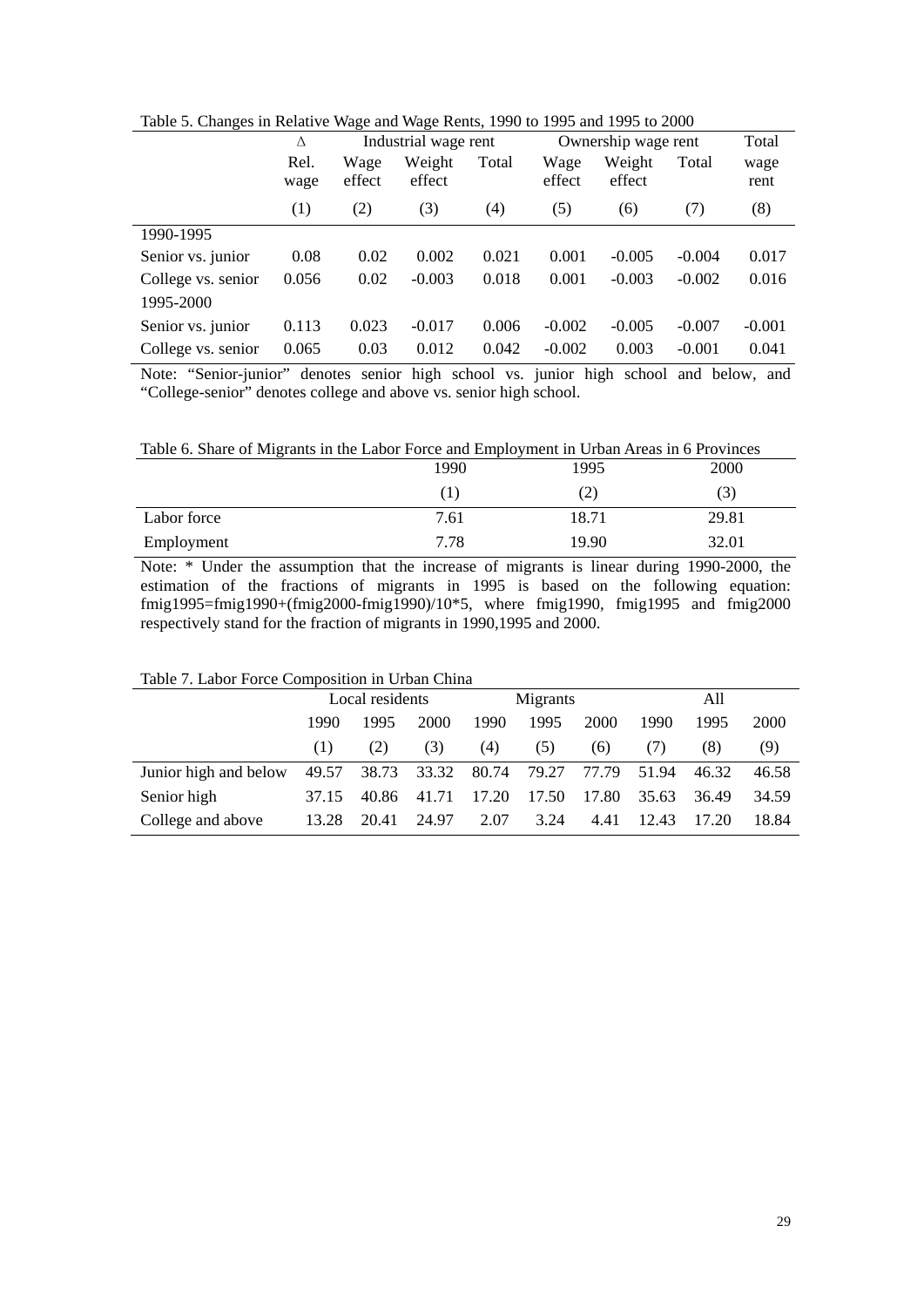|                                               |       | Local Urban<br><b>Resident Workers</b> |       |       | <b>Migrant Workers</b> |       |       | Employed in urban area |       |               | $\Delta(\ln \phi_i)$ |               | $\Delta(\ln x_i)$ |  |
|-----------------------------------------------|-------|----------------------------------------|-------|-------|------------------------|-------|-------|------------------------|-------|---------------|----------------------|---------------|-------------------|--|
| Industry                                      | 1990  | 1995                                   | 2000  | 1990  | 1995                   | 2000  | 1990  | 1995                   | 2000  | 1990-<br>1995 | 1995-<br>2000        | 1990-<br>1995 | 1995-<br>2000     |  |
|                                               | (1)   | (2)                                    | (3)   | (4)   | (5)                    | (6)   | (7)   | (8)                    | (9)   | (10)          | (11)                 | (12)          | (13)              |  |
| Manufacturing                                 | 42.60 | 39.69                                  | 36.12 | 42.48 | 50.80                  | 59.12 | 42.59 | 41.90                  | 43.48 | $-0.016$      | 0.037                | $-0.009$      | $-0.053$          |  |
| Construction                                  | 2.65  | 4.08                                   | 3.70  | 18.47 | 13.25                  | 8.03  | 3.88  | 5.91                   | 5.09  | 0.419         | $-0.149$             | 0.472         | $-0.077$          |  |
| Transportation, post and telecom. services    | 7.00  | 6.14                                   | 7.11  | 4.92  | 3.75                   | 2.58  | 6.84  | 5.66                   | 5.66  | $-0.189$      | 0.000                | $-0.097$      | 0.192             |  |
| Wholesale/retail trade & catering services    | 15.59 | 15.67                                  | 14.82 | 18.82 | 19.25                  | 19.67 | 15.84 | 16.38                  | 16.37 | 0.034         | $-0.001$             | 0.060         | $-0.009$          |  |
| Public utility management and social services | 3.94  | 4.88                                   | 8.65  | 6.78  | 7.11                   | 7.44  | 4.16  | 5.32                   | 8.26  | 0.246         | 0.440                | 0.273         | 0.614             |  |
| Health care, sports and social welfare        | 4.83  | 4.63                                   | 4.43  | 0.88  | 0.73                   | 0.58  | 4.53  | 3.86                   | 3.20  | $-0.160$      | $-0.187$             | $-0.162$      | $-0.104$          |  |
| Education, research, culture and mass media   | 8.97  | 9.58                                   | 8.50  | 4.98  | 3.21                   | 1.44  | 8.66  | 8.31                   | 6.24  | $-0.041$      | $-0.287$             | $-0.127$      | $-0.231$          |  |
| Finance and insurance                         | 1.62  | 2.30                                   | 3.11  | 0.14  | 0.20                   | 0.27  | 1.50  | 1.88                   | 2.20  | 0.224         | 0.157                | 0.183         | 0.122             |  |
| Government agencies and social organizations  | 9.80  | 11.20                                  | 10.62 | 2.23  | 1.46                   | 0.70  | 9.21  | 9.26                   | 7.44  | 0.006         | $-0.219$             | $-0.024$      | $-0.163$          |  |
| Geological exploration and other industries   | 3.00  | 1.83                                   | 2.94  | 0.30  | 0.24                   | 0.18  | 2.79  | 1.51                   | 2.06  | $-0.611$      | 0.306                | $-0.470$      | 0.493             |  |
| Total                                         | 100   | 100                                    | 100   | 100   | 100                    | 100   | 100   | 100                    | 100   |               |                      |               |                   |  |

Table 8. Adjusted Relative Labor Supply and Derived Demand Indexes by Industry, 1990-1995 and 1995-2000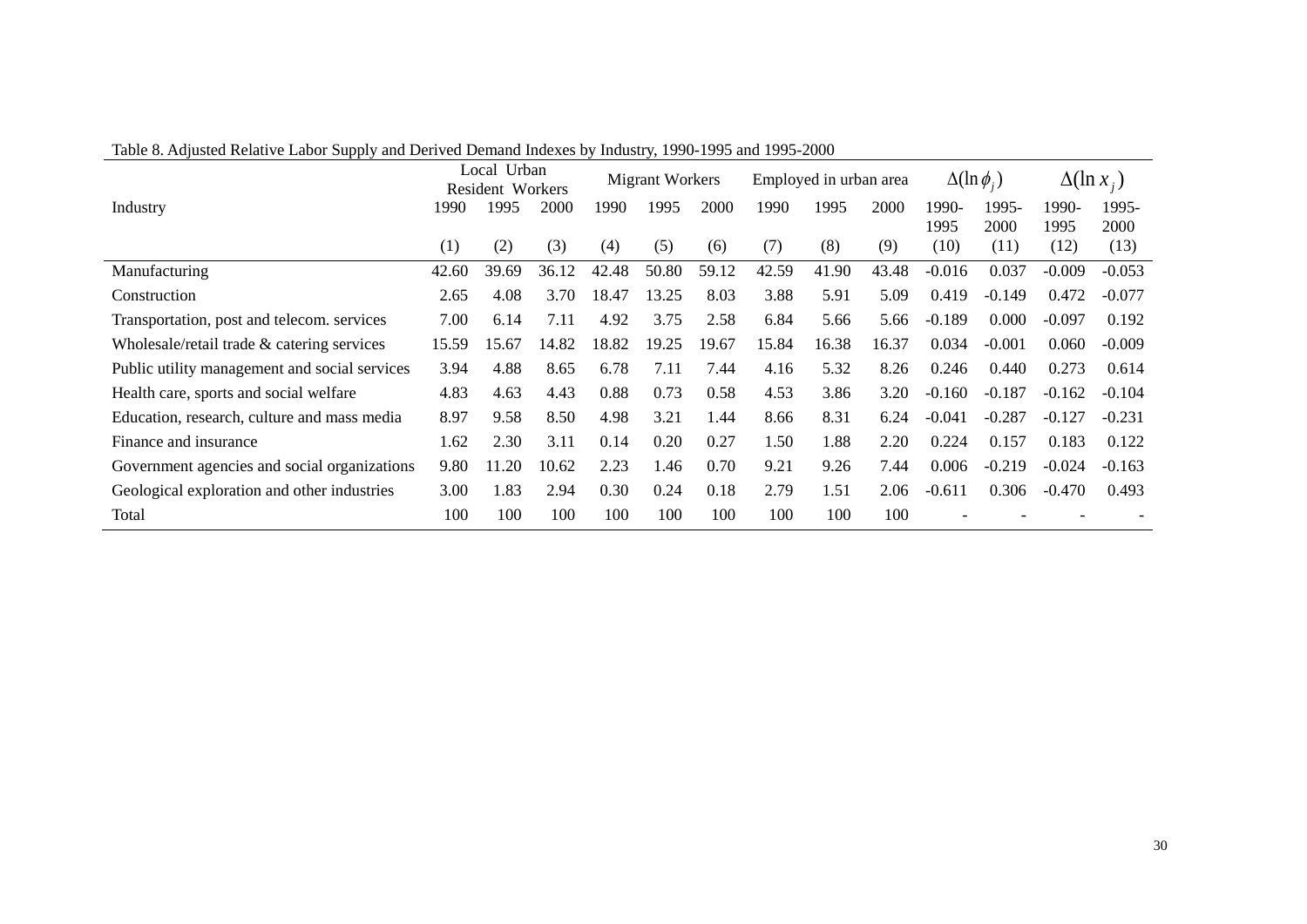| Years and education groups            | <b>SUP</b> | <b>EMP</b> | <b>DEM</b> |
|---------------------------------------|------------|------------|------------|
|                                       | (1)        | 2)         | (3)        |
| 1990-1995                             |            |            |            |
| Senior high vs. junior high and below | 0.139      | $-0.004$   | $-0.02$    |
| College and above vs. senior high     | 0.301      | $-0.013$   | $-0.036$   |
| 1995-2000                             |            |            |            |
| Senior high vs. junior high and below | $-0.06$    | $-0.045$   | $-0.027$   |
| College and above vs. senior high     | 0.145      | $-0.071$   | $-0.059$   |

Table 9. Changes in Relative Supply and Relative Labor Demand Due to Shifts in Product Demand across Industries

Table 10. Decomposition of Change in Relative Wages, 1990-1995 and 1995-2000

|                                          | $\triangle$ Rel. |          | $\Delta$ Wage rents |          | <b>SUP</b> | <b>DEM</b> | $\Delta$ Tech |
|------------------------------------------|------------------|----------|---------------------|----------|------------|------------|---------------|
|                                          | wage             | All      | Industry            | Owner.   |            |            |               |
|                                          | (1)              | (2)      | (3)                 | (4)      | (5)        | (6)        | (7)           |
| A. Change in relative wage               |                  |          |                     |          |            |            |               |
| 1990-1995                                |                  |          |                     |          |            |            |               |
| Senior-junior                            | 0.080            | 0.017    | 0.021               | $-0.004$ | $-0.051$   | $-0.007$   | 0.121         |
| College-senior                           | 0.056            | 0.016    | 0.018               | $-0.002$ | $-0.111$   | $-0.013$   | 0.163         |
| 1995-2000                                |                  |          |                     |          |            |            |               |
| Senior-junior                            | 0.113            | $-0.001$ | 0.006               | $-0.007$ | 0.022      | $-0.01$    | 0.102         |
| College-senior                           | 0.065            | 0.041    | 0.042               | $-0.001$ | $-0.053$   | $-0.022$   | 0.099         |
| B. Percentage of change in relative wage |                  |          |                     |          |            |            |               |
| 1990-1995                                |                  |          |                     |          |            |            |               |
| Senior-junior                            | 100              | 21.25    | 26.25               | $-5.00$  | $-63.75$   | $-8.75$    | 151.25        |
| College-senior                           | 100              | 28.57    | 32.14               | $-3.57$  | $-198.21$  | $-23.21$   | 291.07        |
| 1995-2000                                |                  |          |                     |          |            |            |               |
| Senior-junior                            | 100              | $-0.88$  | 5.31                | $-6.19$  | 19.47      | $-8.85$    | 90.27         |
| College-senior                           | 100              | 63.08    | 64.62               | $-1.54$  | $-81.54$   | $-33.85$   | 152.31        |

Note: "Senior-junior" denotes senior high school vs. junior high school and below, and "College-senior" denotes college and above vs. senior high school.